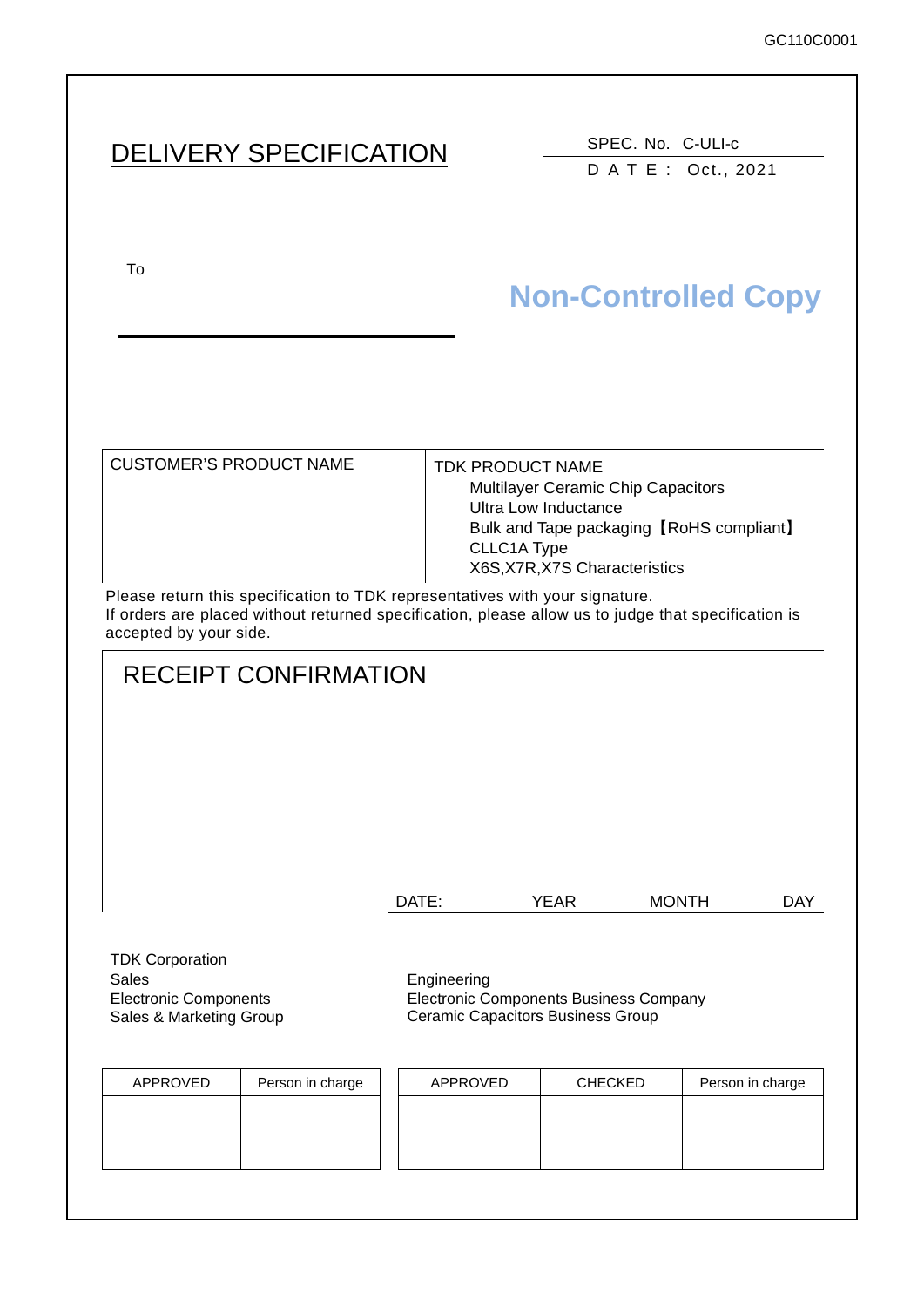### **SCOPE**

This delivery specification shall be applied to Multilayer ceramic chip capacitors to be delivered to

#### **PRODUCTION PLACES**

.

Production places defined in this specification shall be TDK Corporation, TDK(Suzhou)Co.,Ltd and TDK Components U.S.A.,Inc.

#### **PRODUCT NAME**

The name of the product to be defined in this specifications shall be CLLC1AOOO $\triangle\triangle$  $\Box$  $\Box$  $\times$ .

#### **REFERENCE STANDARD**

| $JIS \, C \, 5101 - 1 : 2010$ | Fixed capacitors for use in electronic equipment-Part 1: Generic specification                          |
|-------------------------------|---------------------------------------------------------------------------------------------------------|
|                               | C $5101 - 22$ : 2014 Fixed capacitors for use in electronic equipment-Part 22 : Sectional specification |
|                               | : Fixed surface mount multilayer capacitors of ceramic dielectric, Class2                               |
| $C$ 0806 $-3:2014$            | Packaging of components for automatic handling - Part 3: Packaging of                                   |
|                               | surface mount components on continuous tapes                                                            |
|                               | JEITA RCR-2335 C 2014 Safety application guide for fixed ceramic capacitors for use in electronic       |
|                               | equipment                                                                                               |

#### **CONTENTS**

- 1. CODE CONSTRUCTION
- 2. COMBINATION OF RATED CAPACITANCE AND TOLERANCE
- 3. OPERATING TEMPERATURE RANGE
- 4. STORING CONDITION AND TERM
- 5. INDUSTRIAL WASTE DISPOSAL
- 6. PERFORMANCE
- 7. INSIDE STRUCTURE AND MATERIAL
- 8. PACKAGING
- 9. EQUIVALENT CIRCUIT
- 10. SOLDERING CONDITION
- 11. CAUTION
- 12. TAPE PACKAGING SPECIFICATION

#### **<EXPLANATORY NOTE>**

When the mistrust in the spec arises, this specification is given priority. And it will be confirmed by written spec change after conference of both posts involved.

This specification warrants the quality of the ceramic chip capacitor. Capacitors should be evaluated or confirmed a state of mounted on your product.

If the use of the capacitors goes beyond the bounds of this specification, we can not afford to guarantee.

| Division                          | Date          | SPEC. No. |
|-----------------------------------|---------------|-----------|
| Ceramic Capacitors Business Group | October, 2021 | C-ULI-c   |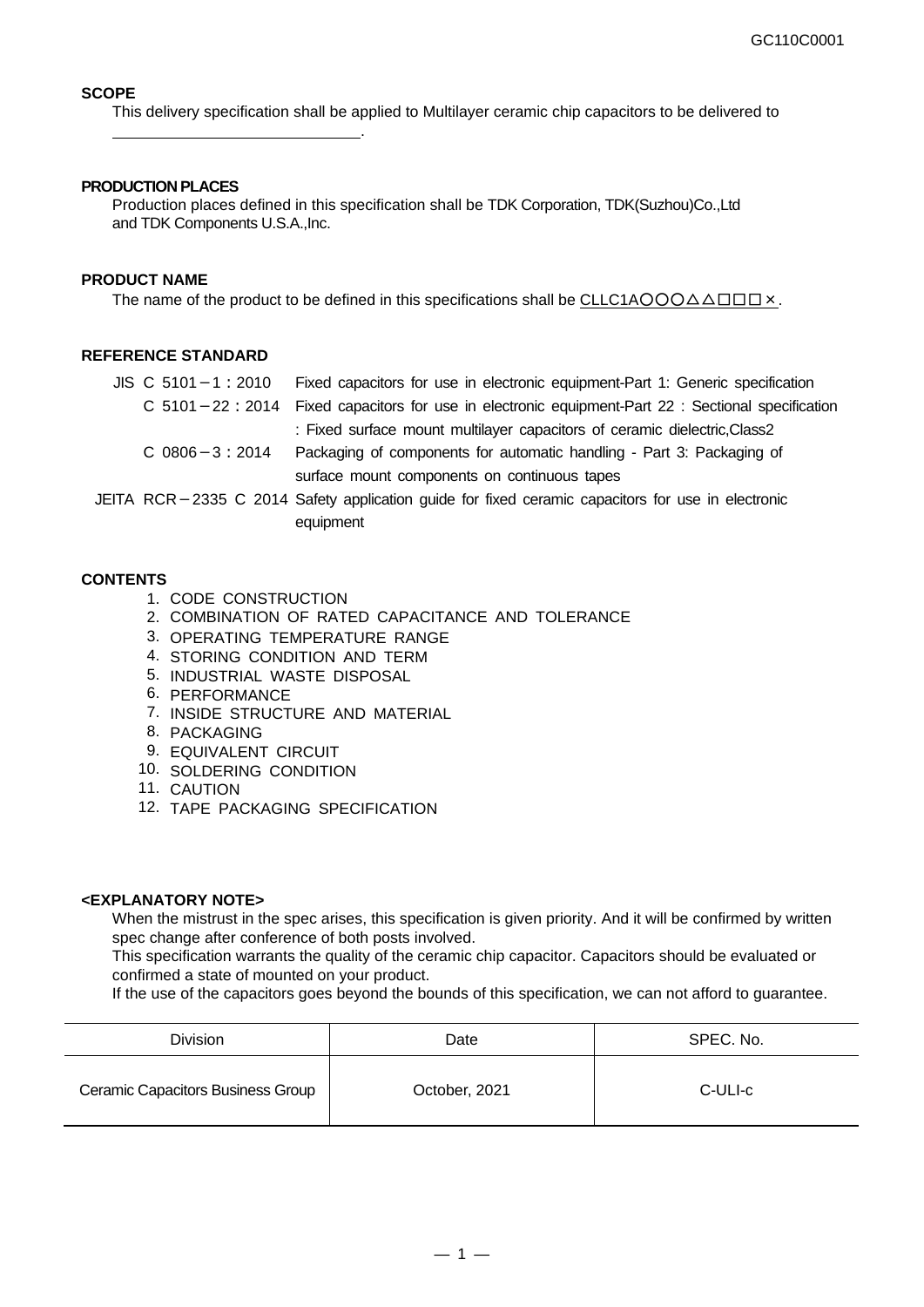### **1. CODE CONSTRUCTION**



| Case size                       | Dimensions (Unit: mm) |                                                       |  |                 |                                 |    |
|---------------------------------|-----------------------|-------------------------------------------------------|--|-----------------|---------------------------------|----|
| [EIA style]                     |                       | W                                                     |  | P               |                                 | СL |
| CLLC <sub>1</sub> A<br>[CC0603] | $1.60 \pm 0.10$       | $\Big  0.80 \pm 0.10 \Big  0.50 \Big _{0.10}^{+0.05}$ |  | $0.40 \pm 0.10$ | $0.25 \pm 0.10$ 0.15 $\pm$ 0.10 |    |

\* As for each item, please refer to detail page on TDK web.

(2) Temperature Characteristics

\* Details are shown in table 1 No.6 at 6.PERFORMANCE

- (3) Rated Voltage Symbol Rated Voltage Symbol Rated Voltage 0G | DC 4 V
- (4) Rated Capacitance

Stated in three digits and in units of pico farads (pF). The first and Second digits identify the first and second significant figures of the capacitance, the third digit identifies the multiplier.

- (5) Capacitance tolerance
- $(6)$  Packaging

(Example) Symbol Rated

| Symbol | Raleu<br>Capacitance |
|--------|----------------------|
| 105    | 1,000,000 pF         |

| Symbol | Tolerance |
|--------|-----------|
| M      | ± 20%     |

| Symbol | Packaging |
|--------|-----------|
| R      | Bulk      |
|        | Taping    |

(7) TDK internal code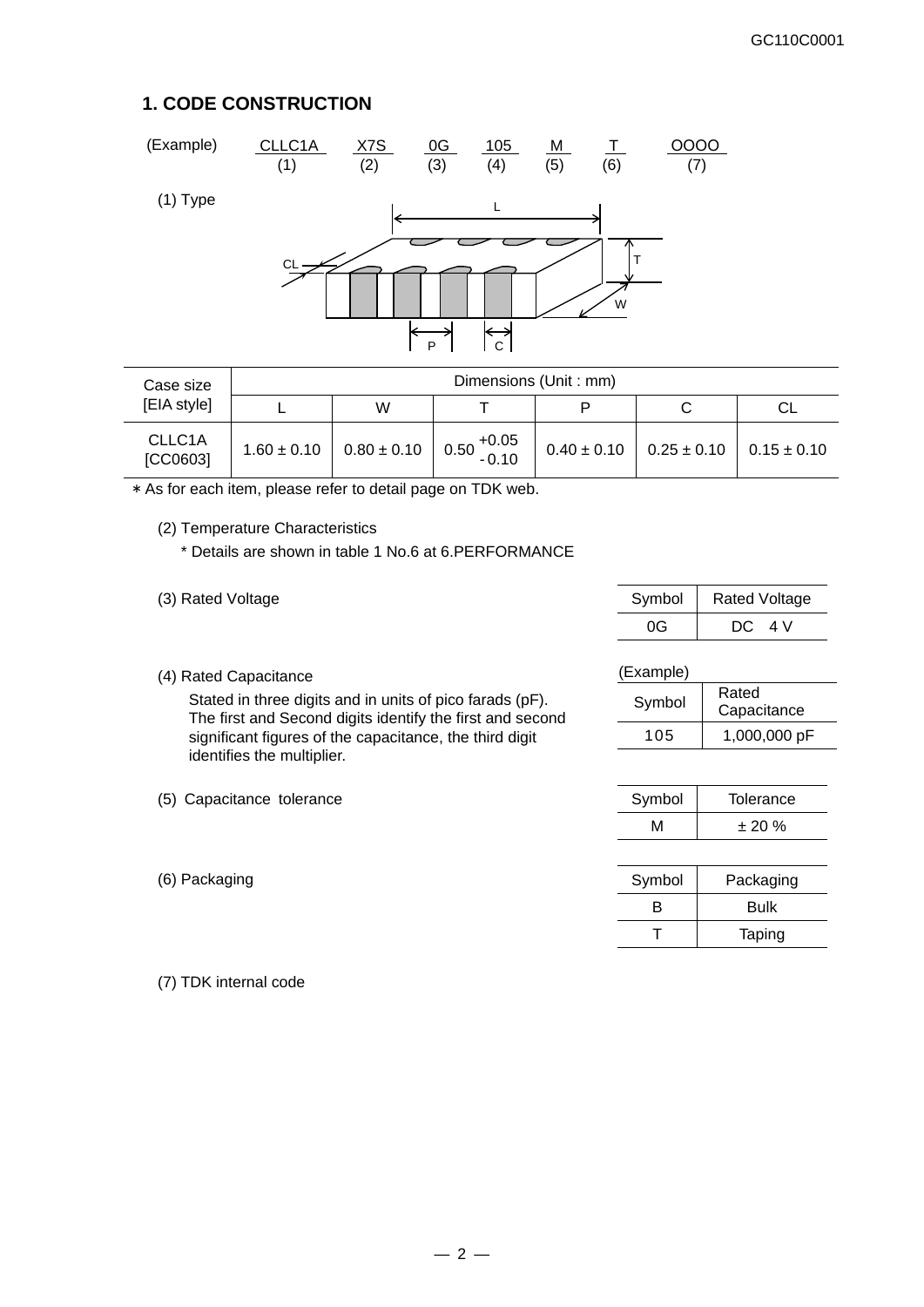### **2. COMBINATION OF RATED CAPACITANCE AND TOLERANCE**

| Temperature<br>Characteristics | Capacitance tolerance | Rated capacitance |
|--------------------------------|-----------------------|-------------------|
| X <sub>6</sub> S<br>X7R<br>X7S | $M (\pm 20 \%)$       | $E - 6$ series    |

Capacitance Step in E series

| E series | Capacitance Step |                 |                           |            |     |     |
|----------|------------------|-----------------|---------------------------|------------|-----|-----|
| $E-6$    | 1.U              | <b>1</b><br>ں ، | <u>ົດ</u><br><u>_ . _</u> | റ റ<br>ິ∿. | 4., | 6.8 |

### **3. OPERATING TEMPERATURE RANGE**

| T.C.       | Min. operating<br>Temperature | Max. operating<br>Temperature | Reference<br>Temperature |
|------------|-------------------------------|-------------------------------|--------------------------|
| X6S        | $-55^{\circ}$ C               | $105^{\circ}$ C               | $25^{\circ}$ C           |
| X7R<br>X7S | -55°C                         | $125^{\circ}$ C               | $25^{\circ}$ C           |

### **4. STORING CONDITION AND TERM**

| Storing temperature | Storing humidity | Storing term                     |
|---------------------|------------------|----------------------------------|
| $5 - 40^{\circ}$ C  | 20~70%RH         | Within 6 months<br>upon receipt. |

### **5. INDUSTRIAL WASTE DISPOSAL**

Dispose this product as industrial waste in accordance with the Industrial Waste Law.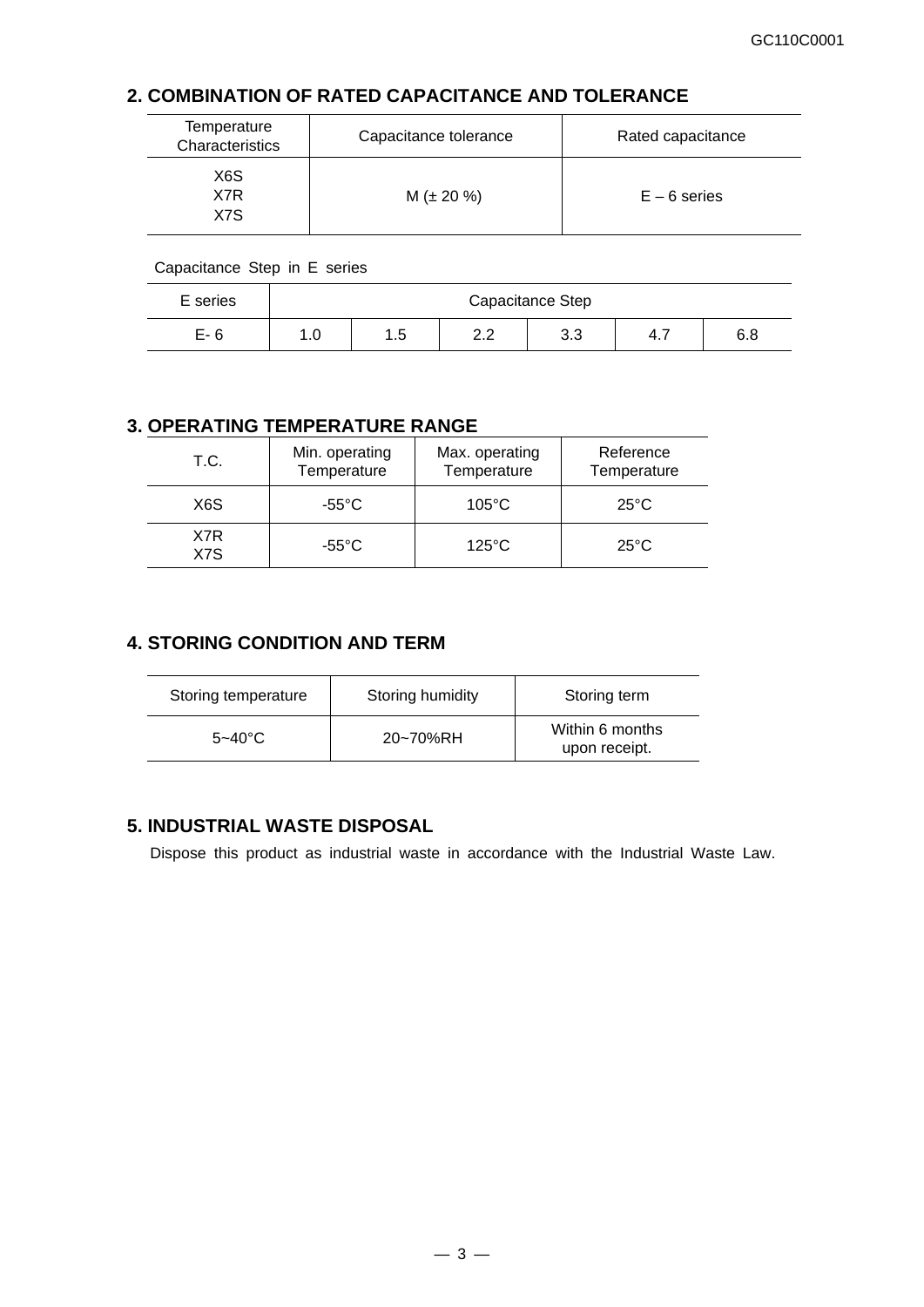# **6. PERFORMANCE**

|                | table 1                                          |                                                                                     |                                                                                                                                                                                                                                                                                                                                                                                                                                                                                                                                                                                                                                       |  |  |  |
|----------------|--------------------------------------------------|-------------------------------------------------------------------------------------|---------------------------------------------------------------------------------------------------------------------------------------------------------------------------------------------------------------------------------------------------------------------------------------------------------------------------------------------------------------------------------------------------------------------------------------------------------------------------------------------------------------------------------------------------------------------------------------------------------------------------------------|--|--|--|
| No.            | Item                                             | Test or inspection method<br>Performance                                            |                                                                                                                                                                                                                                                                                                                                                                                                                                                                                                                                                                                                                                       |  |  |  |
| 1              | <b>External Appearance</b>                       | No defects which may affect<br>performance.                                         | Inspect with magnifying glass(3x)                                                                                                                                                                                                                                                                                                                                                                                                                                                                                                                                                                                                     |  |  |  |
| $\overline{2}$ | <b>Insulation Resistance</b>                     | 100 $M\Omega$ ·µF min.                                                              | Measuring voltage: Rated voltage<br>Voltage application time: 60s.<br>Measure 8 terminal electrodes at the same<br>time.                                                                                                                                                                                                                                                                                                                                                                                                                                                                                                              |  |  |  |
| 3              | <b>Voltage Proof</b>                             | Withstand test voltage without<br>insulation breakdown or other<br>damage.          | Applied voltage : 2.5 times of rated voltage<br>Above DC voltage shall be applied between<br>each terminal in equivalent circuit for 1s.<br>Charge / discharge current : 50mA or lower                                                                                                                                                                                                                                                                                                                                                                                                                                                |  |  |  |
| $\overline{4}$ | Capacitance                                      | Within the specified tolerance.                                                     |                                                                                                                                                                                                                                                                                                                                                                                                                                                                                                                                                                                                                                       |  |  |  |
|                |                                                  |                                                                                     | Measuring<br>Measuring<br>frequency<br>voltage                                                                                                                                                                                                                                                                                                                                                                                                                                                                                                                                                                                        |  |  |  |
|                |                                                  |                                                                                     | 1kHz±10%<br>$0.5\pm0.2$ Vrms.                                                                                                                                                                                                                                                                                                                                                                                                                                                                                                                                                                                                         |  |  |  |
|                |                                                  |                                                                                     | Measure 8 terminal electrodes at the same<br>time.                                                                                                                                                                                                                                                                                                                                                                                                                                                                                                                                                                                    |  |  |  |
| 5              | <b>Dissipation Factor</b>                        | Please refer to detail page on TDK<br>web.                                          | See No.4 in this table for measuring<br>condition.                                                                                                                                                                                                                                                                                                                                                                                                                                                                                                                                                                                    |  |  |  |
| 6              | Temperature<br>Characteristics<br>of Capacitance | Capacitance Change (%)<br>No voltage applied<br>X6S : ±22<br>X7R : ±15<br>X7S : ±22 | Capacitance shall be measured by the<br>steps shown in the following table after<br>thermal equilibrium is obtained for each<br>step.<br>Capacitance change shall be calculated by<br>the value of the reference temperature in<br>Step 3.<br>Step<br>Temperature(°C)<br>1<br>Reference temp. $\pm 2$<br>$\overline{2}$<br>Min. operating temp. $\pm 2$<br>3<br>Reference temp. $\pm 2$<br>$\overline{4}$<br>Max. operating temp. $\pm 2$<br>As for Min./Max. operating temp and<br>Reference temp., please refer to<br>"3.OPERATING TEMPERATURE RANGE"<br>As for measuring voltage, please contact<br>with our sales representative. |  |  |  |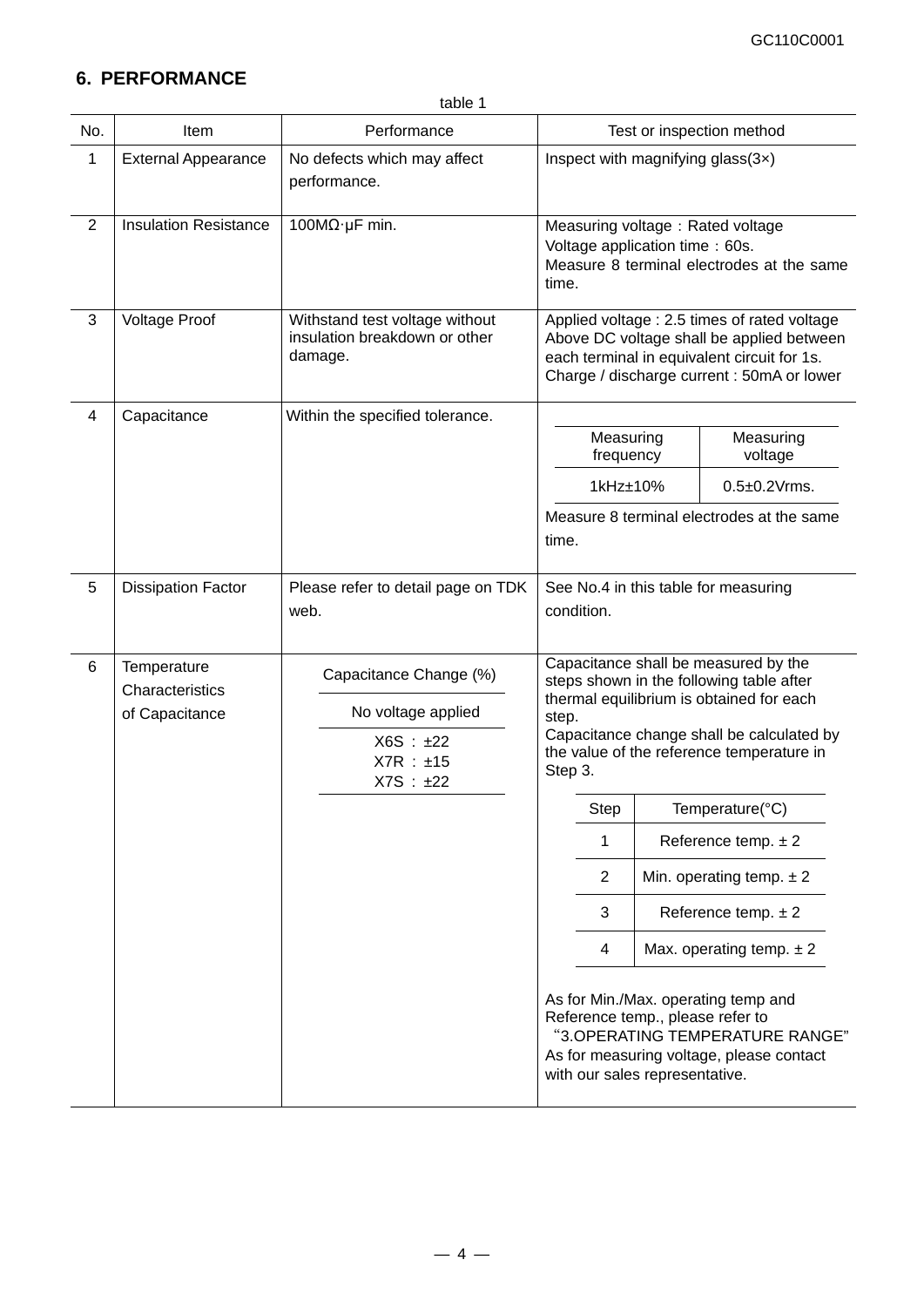(continued)

| No.            |                                 | Item                                                                     |                                                                                                                                                                                         | Performance                                                                                                               |                                                                                         | Test or inspection method                                                                                                                                                                                                                                                                                   |
|----------------|---------------------------------|--------------------------------------------------------------------------|-----------------------------------------------------------------------------------------------------------------------------------------------------------------------------------------|---------------------------------------------------------------------------------------------------------------------------|-----------------------------------------------------------------------------------------|-------------------------------------------------------------------------------------------------------------------------------------------------------------------------------------------------------------------------------------------------------------------------------------------------------------|
| $\overline{7}$ | Robustness of<br>Terminations   |                                                                          | breakage of ceramic, or other<br>abnormal signs.                                                                                                                                        | No sign of termination coming off,                                                                                        | direction of P.C.Board.<br>Pushing force: 5N<br>Holding time: 10±1s<br>Capacitor        | Reflow solder the capacitors on a<br>P.C.Board shown in Appendix1.<br>Apply a pushing force gradually at the<br>center of a specimen in a horizontal<br>Pushing force<br>P.C.Board                                                                                                                          |
| 8              | Solderability                   |                                                                          | All terminations shall exhibit a<br>continuous solder coating free<br>of the surface area of any<br>and pin holes are not cause for<br>rejection.                                       | from defects for a minimum of 75%<br>individual termination. Anomalies<br>other than dewetting, non-wetting,<br>A section | Solder:<br>Flux:<br>Solder temp.:<br>Dwell time:<br>Solder<br>position :                | Sn-3.0Ag-0.5Cu<br>Isopropyl alcohol (JIS K<br>8839) Rosin (JIS K 5902)<br>25% solid solution.<br>$245 \pm 5$ °C<br>$3+0.3s$ .<br>Until both terminations are<br>completely soaked.                                                                                                                          |
| 9              | Resistance<br>to solder<br>heat | Extemal<br>appearance<br>Capacitance<br>D.F.<br>Insulation<br>Resistance | No cracks are allowed and<br>terminations shall be covered at<br>least 60% with new solder.<br>Characteristics<br>X6S<br>X7R<br>X7S<br>Meet the initial spec.<br>Meet the initial spec. | Change from the<br>value before test<br>±7.5%                                                                             | Solder:<br>Flux:<br>Solder temp.:<br>Dwell time:<br>Solder<br>position:<br>Pre-heating: | Sn-3.0Ag-0.5Cu<br>Isopropyl alcohol (JIS K<br>8839) Rosin (JIS K 5902)<br>25% solid solution.<br>260±5°C<br>10±1s.<br>Until both terminations<br>are completely soaked.<br>Temp. $- 110 - 140^{\circ}C$<br>Time $-30\nu$ 60s.<br>Leave the capacitors in ambient condition<br>for 24±2h before measurement. |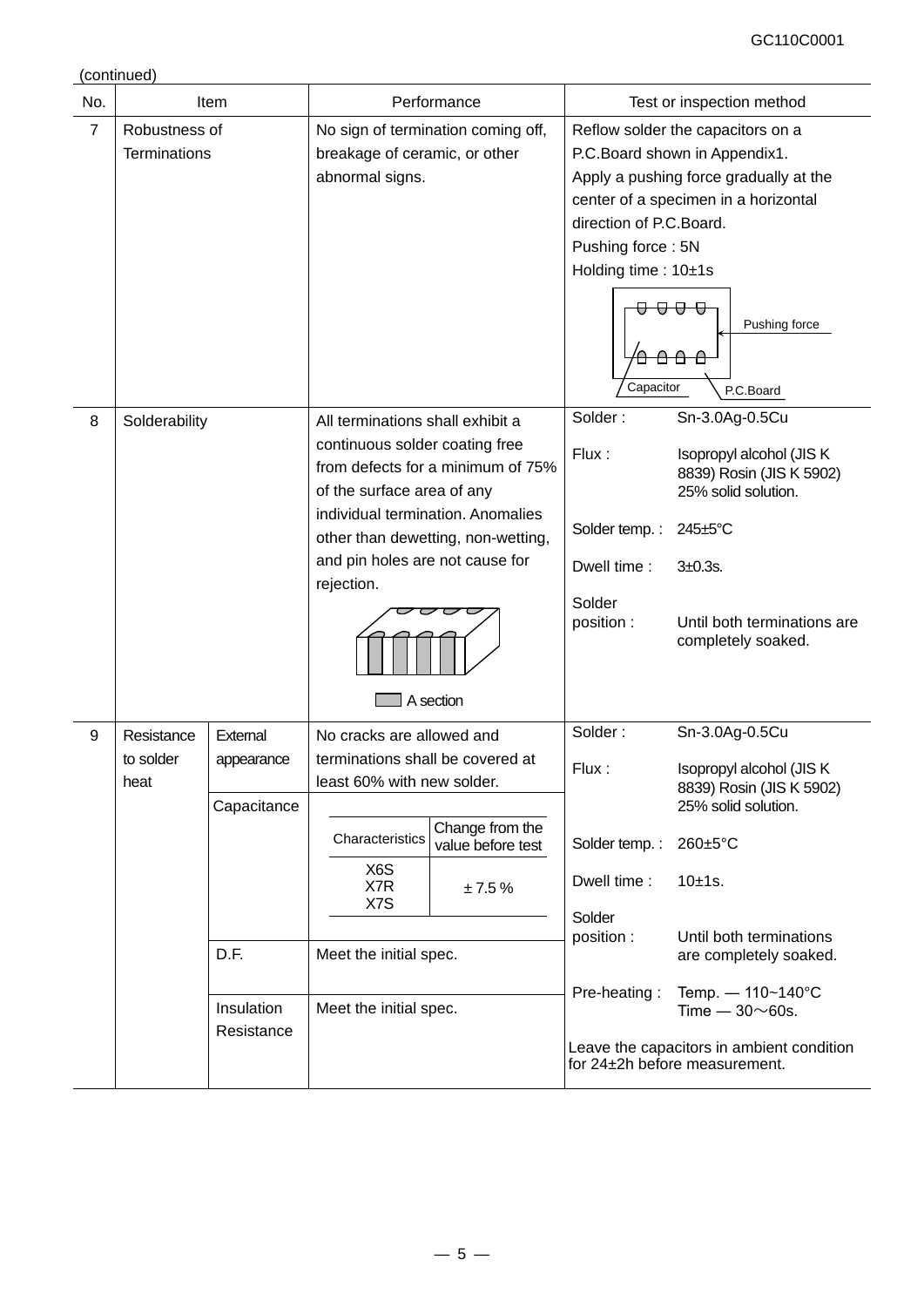(continued)

| No. |                          | Item                     | Performance                        |                                                     |                                            | Test or inspection method                                                                                                                                                                                                                             |             |  |
|-----|--------------------------|--------------------------|------------------------------------|-----------------------------------------------------|--------------------------------------------|-------------------------------------------------------------------------------------------------------------------------------------------------------------------------------------------------------------------------------------------------------|-------------|--|
| 10  | Vibration                | External                 | No mechanical damage.              |                                                     |                                            | Frequency: 10~55~10Hz                                                                                                                                                                                                                                 |             |  |
|     |                          | appearance               |                                    |                                                     |                                            | Reciprocating sweep time: 1 min.                                                                                                                                                                                                                      |             |  |
|     |                          | Capacitance              |                                    |                                                     |                                            | Amplitude: 1.5mm                                                                                                                                                                                                                                      |             |  |
|     |                          |                          | Change from the<br>Characteristics |                                                     |                                            | Repeat this for 2h each in 3                                                                                                                                                                                                                          |             |  |
|     |                          |                          |                                    | value before test                                   |                                            | perpendicular directions(Total 6h).                                                                                                                                                                                                                   |             |  |
|     |                          |                          | X6S                                |                                                     |                                            |                                                                                                                                                                                                                                                       |             |  |
|     |                          |                          | X7R<br>X7S                         | ±7.5%                                               |                                            | Reflow solder the capacitors on a                                                                                                                                                                                                                     |             |  |
|     |                          |                          |                                    |                                                     |                                            | P.C.Board shown in Appendix1 before                                                                                                                                                                                                                   |             |  |
|     |                          | D.F.                     | Meet the initial spec.             |                                                     | testing.                                   |                                                                                                                                                                                                                                                       |             |  |
|     |                          |                          |                                    |                                                     |                                            |                                                                                                                                                                                                                                                       |             |  |
| 11  | Temperature              | External                 | No mechanical damage.              |                                                     |                                            | Expose the capacitors in the condition                                                                                                                                                                                                                |             |  |
|     | cycle                    | appearance               |                                    |                                                     |                                            | step1 through step 4 listed in the<br>following table.                                                                                                                                                                                                |             |  |
|     |                          | Capacitance              |                                    |                                                     |                                            |                                                                                                                                                                                                                                                       |             |  |
|     |                          |                          | Characteristics                    | Change from the                                     |                                            | Temp. cycle: 5 cycles                                                                                                                                                                                                                                 |             |  |
|     |                          |                          |                                    | value before test                                   | Step                                       | Temperature(°C)                                                                                                                                                                                                                                       | Time (min.) |  |
|     |                          |                          | X6S<br>X7R<br>X7S                  | Please contact<br>with our sales<br>representative. | $\mathbf{1}$                               | Min. operating<br>temp.±3                                                                                                                                                                                                                             | $30 \pm 3$  |  |
|     |                          |                          |                                    |                                                     | $\overline{2}$                             | Ambient Temp.                                                                                                                                                                                                                                         | $2 - 5$     |  |
|     |                          | D.F.                     | Meet the initial spec.             |                                                     | 3                                          | Max. operating<br>temp.±2                                                                                                                                                                                                                             | $30 \pm 2$  |  |
|     | Insulation<br>Resistance |                          | Meet the initial spec.             |                                                     | $\overline{\mathbf{4}}$                    | Ambient Temp.                                                                                                                                                                                                                                         | $2 - 5$     |  |
|     |                          | Voltage<br>proof         | damage.                            | No insulation breakdown or other                    | testing.                                   | As for Min./Max. operating temp.,<br>please refer to "3. OPERATING<br>TEMPERATURE RANGE"<br>Leave the capacitors in ambient<br>condition for 24±2h before<br>measurement.<br>Reflow solder the capacitors on a<br>P.C.Board shown in Appendix1 before |             |  |
| 12  | Moisture                 | External                 | No mechanical damage.              |                                                     |                                            | Test temp.: $40\pm2^{\circ}C$                                                                                                                                                                                                                         |             |  |
|     | Resistance               | appearance               |                                    |                                                     |                                            | Test humidity: 90~95%RH                                                                                                                                                                                                                               |             |  |
|     | (Steady                  | Capacitance              |                                    |                                                     |                                            | Test time: 500 +24,0h                                                                                                                                                                                                                                 |             |  |
|     | State)                   |                          | Characteristics                    | Change from the<br>value before test                | Leave the capacitors in ambient            |                                                                                                                                                                                                                                                       |             |  |
|     |                          |                          | X6S                                | Please contact                                      | condition for 24±2h before<br>measurement. |                                                                                                                                                                                                                                                       |             |  |
|     |                          |                          | X7R<br>X7S                         | with our sales<br>representative.                   |                                            |                                                                                                                                                                                                                                                       |             |  |
|     |                          |                          |                                    |                                                     |                                            | Reflow solder the capacitors on a                                                                                                                                                                                                                     |             |  |
|     |                          | D.F.                     | 200% of initial spec. max.         |                                                     |                                            | P.C.Board shown in Appendix1 before<br>testing.                                                                                                                                                                                                       |             |  |
|     |                          | Insulation<br>Resistance | $10M\Omega$ µF min.                |                                                     |                                            |                                                                                                                                                                                                                                                       |             |  |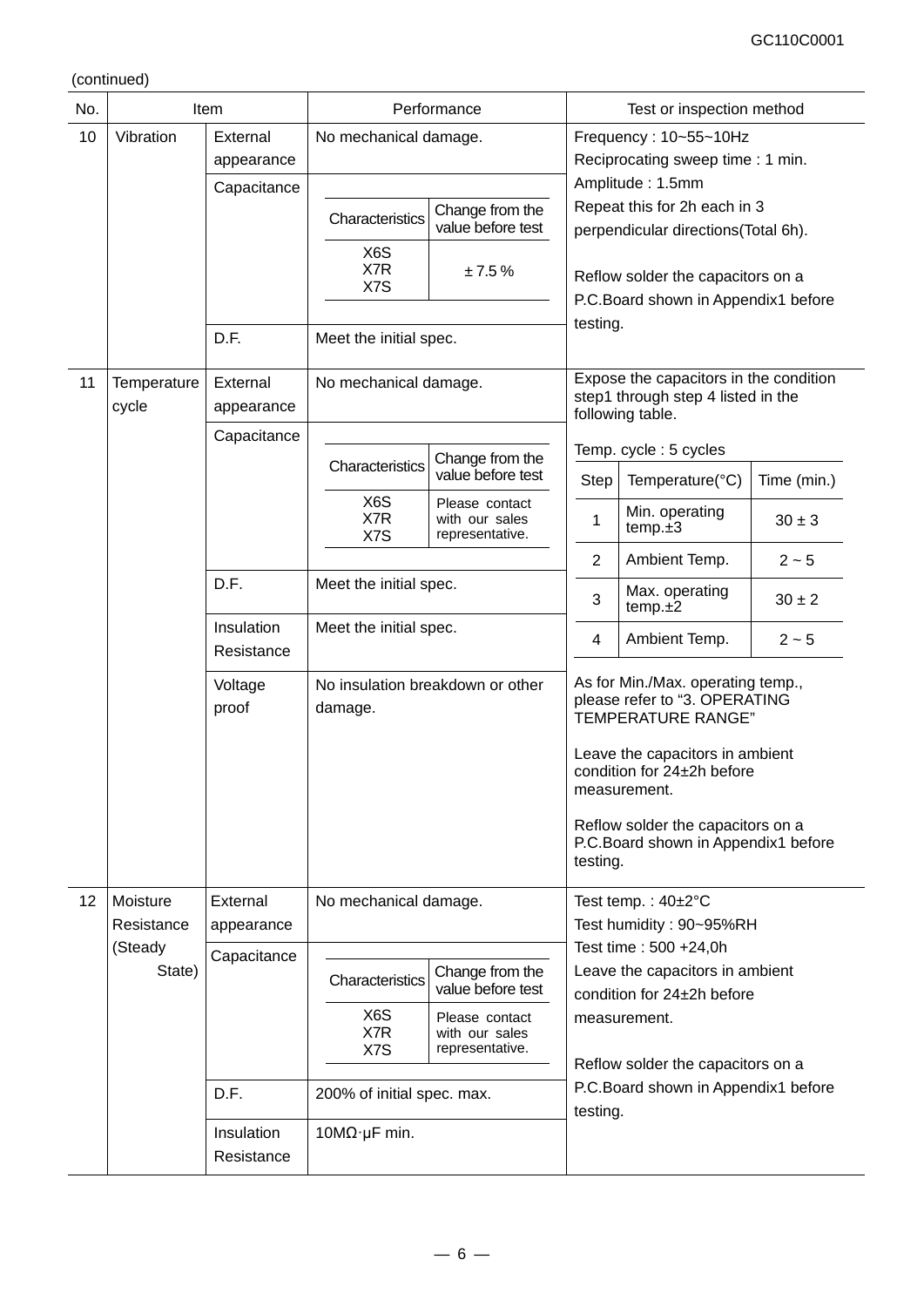(continued)

| No. |                        | Item                                  |                                                                            | Performance                                                                                 | Test or inspection method                                                                                                                                                                                                                                                                                                                                  |
|-----|------------------------|---------------------------------------|----------------------------------------------------------------------------|---------------------------------------------------------------------------------------------|------------------------------------------------------------------------------------------------------------------------------------------------------------------------------------------------------------------------------------------------------------------------------------------------------------------------------------------------------------|
| 13  | Moisture<br>Resistance | External<br>appearance                | No mechanical damage.                                                      |                                                                                             | Test temp.: 40±2°C<br>Test humidity: 90~95%RH<br>Applied voltage: Rated voltage<br>Test time: 500 +24,0h                                                                                                                                                                                                                                                   |
|     |                        | Capacitance                           | Characteristics<br>X6S<br>X7R<br>X7S                                       | Change from the<br>value before test<br>Please contact<br>with our sales<br>representative. | Charge/discharge current: 50mA or lower<br>Leave the capacitors in ambient condition<br>for 24±2h before measurement.<br>Reflow solder the capacitors on a<br>P.C.Board shown in Appendix1 before<br>testing.                                                                                                                                              |
|     |                        | D.F.<br>Insulation<br>Resistance      | 200% of initial spec. max.<br>$5M\Omega$ ·µF min.                          |                                                                                             | Initial value setting<br>Voltage conditioning 《After voltage treat<br>the capacitors under testing temperature<br>and voltage for 1 hour, leave the<br>capacitors in ambient condition for 24±2h<br>before measurement.<br>Use this measurement for initial value.                                                                                         |
| 14  | Life                   | External<br>appearance<br>Capacitance | No mechanical damage.<br>Characteristics<br>X <sub>6</sub> S<br>X7R<br>X7S | Change from the<br>value before test<br>Please contact<br>with our sales<br>representative. | Test temp.: Maximum operating<br>temperature±2°C<br>Applied voltage : Please contact with our<br>sales representative.<br>Test time: 1,000 +48,0h<br>Charge/discharge current: 50mA or lower<br>Leave the capacitors in ambient condition<br>for 24±2h before measurement.                                                                                 |
|     |                        | D.F.<br>Insulation<br>Resistance      | 200% of initial spec. max.<br>$10M\Omega \cdot \mu F$ min.                 |                                                                                             | Reflow solder the capacitors on a<br>P.C.Board shown in Appendix1 before<br>testing.<br>Initial value setting<br>Voltage conditioning 《After voltage treat<br>the capacitors under testing temperature<br>and voltage for 1 hour, leave the<br>capacitors in ambient condition for 24±2h<br>before measurement.<br>Use this measurement for initial value. |

\*As for the initial measurement of capacitors on number 6,9,10,11 and 12, leave capacitors at 150 0,-10°C for 1h and measure the value after leaving capacitors for 24±2h in ambient condition.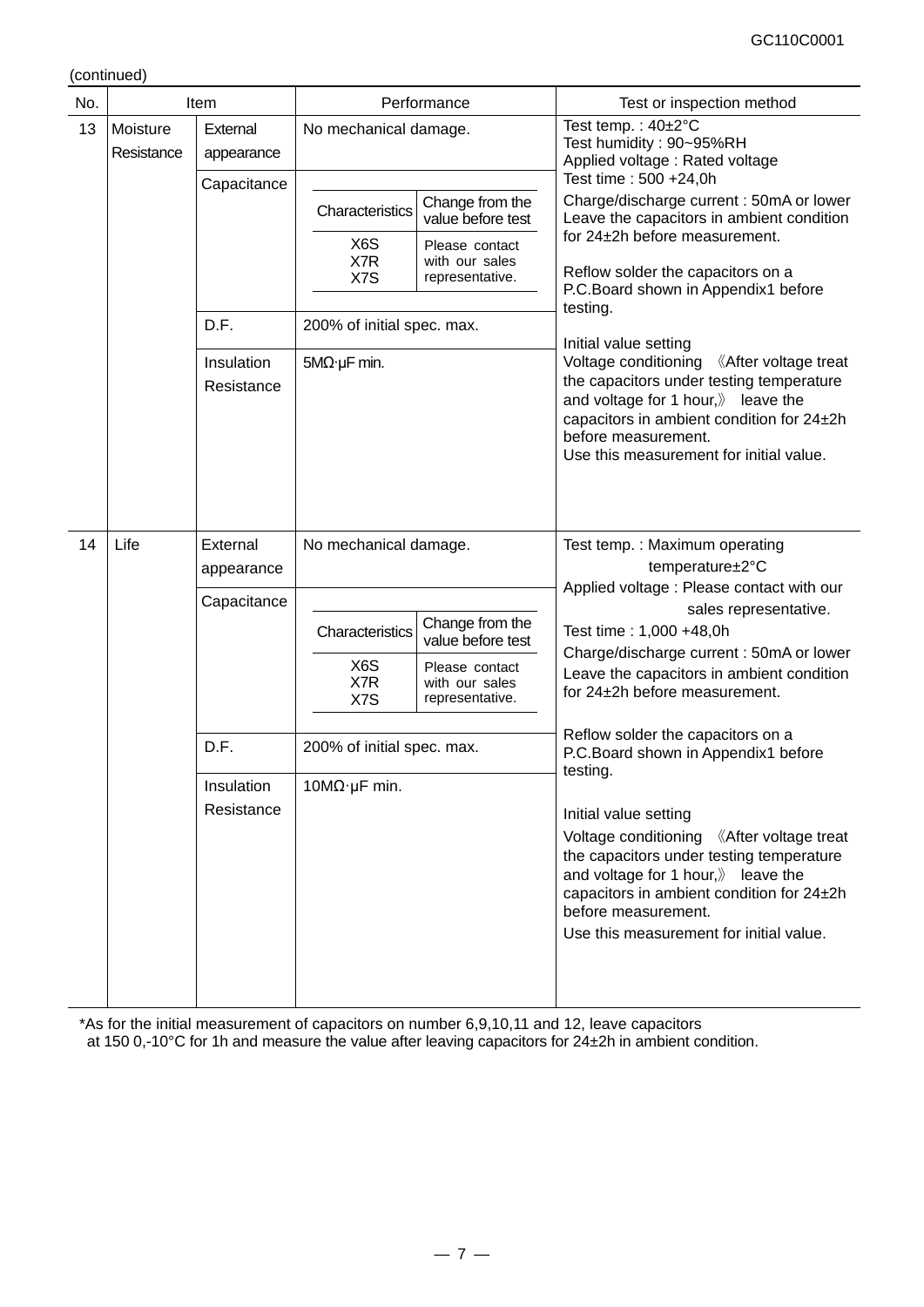# **Appendix1 CLLC1A**

P.C. Board for reliability test



(Unit: mm)

- 1. Material : Glass Epoxy (As per JIS C6484 GE4)
- 

**1989** 

2. Thickness : 0.8mm Copper (Thickness: 0.035mm)

Solder resist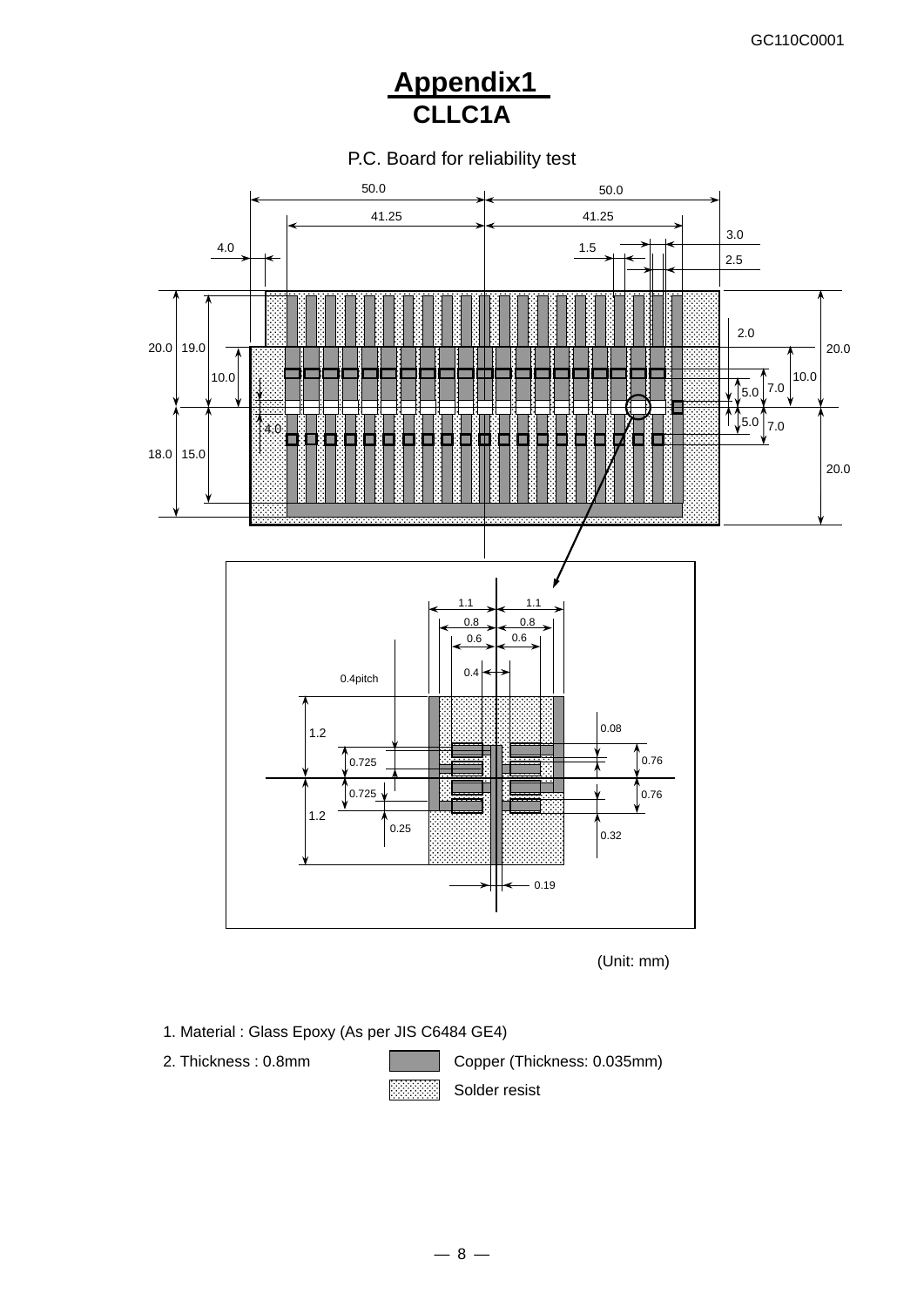# **7. INSIDE STRUCTURE AND MATERIAL**





| No. | <b>NAME</b>       | <b>MATERIAL</b>    |
|-----|-------------------|--------------------|
|     | <b>Dielectric</b> | BaTiO <sub>3</sub> |
| 2   | Electrode         | Nickel (Ni)        |
| 3   |                   | Copper (Cu)        |
|     | Termination       | Nickel (Ni)        |
| 5   |                   | $T$ in $(Sn)$      |

# **8. EQUIVALENT CIRCUIT**



8 terminals are connected and measured at the same time.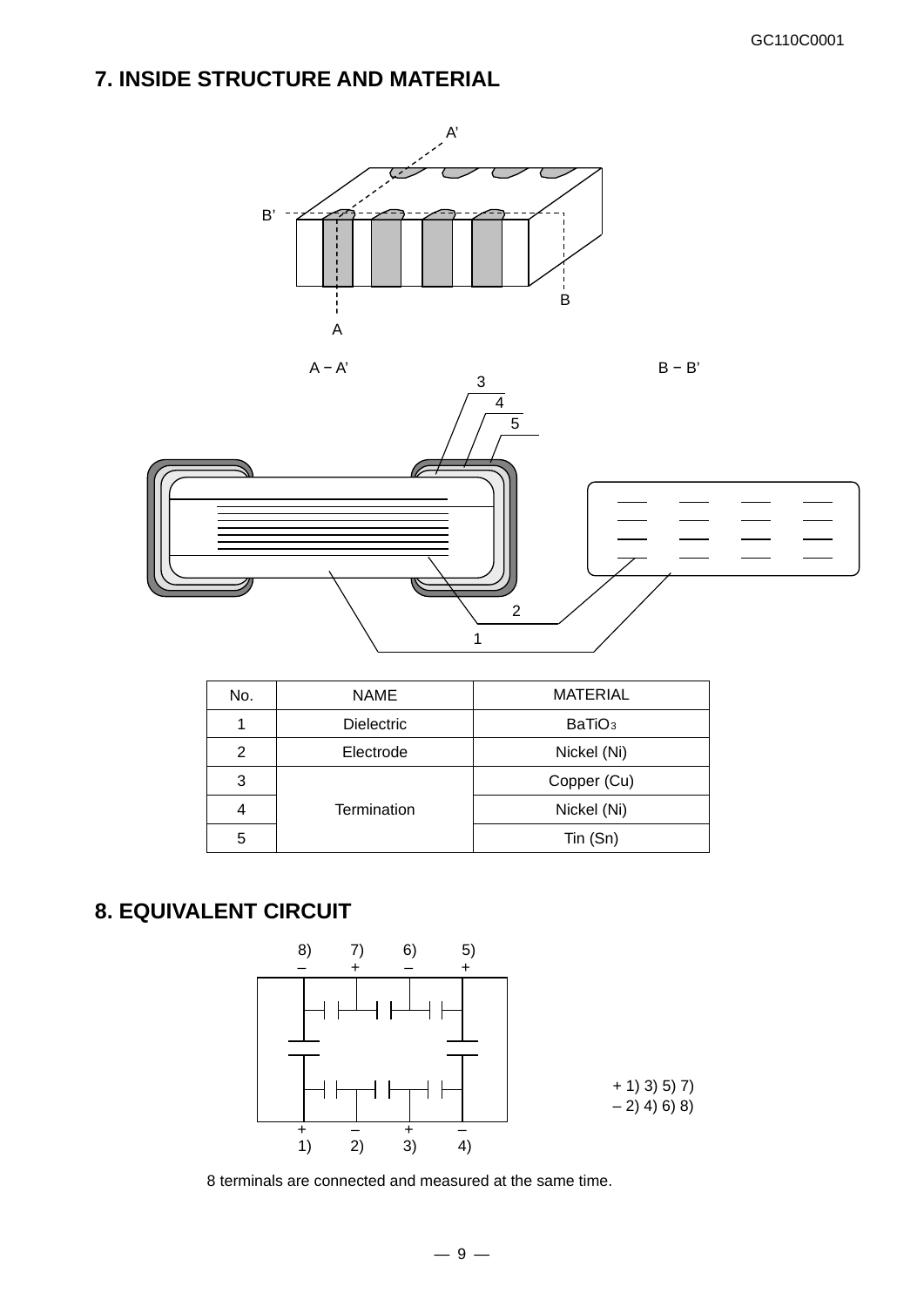## **9. PACKAGING**

Packaging shall be done to protect the components from the damage during transportation and storing, and a label which has the following information shall be attached.

- 9.1 Each plastic bag for bulk packaging contains 1000pcs. And the minimum quantity for Bulk packaging is 1000pcs.
- 9.2 Tape packaging is as per 12. TAPE PACKAGING SPECIFICATION.
	- 1) Inspection No.\*
	- 2) TDK P/N
	- 3) Customer's P/N
	- 4) Quantity

\*Composition of Inspection No.

| Example | $F$ 1 A $-$ 23 $-$ 001 |     |     |
|---------|------------------------|-----|-----|
|         | $(a)$ $(b)$ $(c)$      | (d) | (e) |

- (a) Line code
- (b) Last digit of the year
- (c) Month and A for January and B for February and so on. (Skip I)
- (d) Inspection Date of the month.
- (e) Serial No. of the day

\*Composition of new Inspection No. (Implemented on and after May 1, 2019 in sequence)

- 
- Example  $\left[\begin{array}{c|c} \begin{array}{c|c} \end{array} & \begin{array}{c|c} \end{array} & \begin{array}{c|c} \end{array} & \begin{array}{c|c} \end{array} & \begin{array}{c|c} \end{array} & \begin{array}{c|c} \end{array} & \begin{array}{c|c} \end{array} & \begin{array}{c|c} \end{array} & \begin{array}{c|c} \end{array} & \begin{array}{c|c} \end{array} & \begin{array}{c|c} \end{array} & \begin{array}{c|c} \end{array} & \begin{array}{c|c} \end{array} & \begin{array}{c$ (a) (b) (c) (d) (e) (f) (g)
	- (a) Prefix
	- (b) Line code
	- (c) Last digit of the year
	- (d) Month and A for January and B for February and so on. (Skip I)
	- (e) Inspection Date of the month.
	- (f) Serial No. of the day(00  $\sim$  ZZ)
	- (g) Suffix(00  $\sim$  ZZ)
- \* It was shifted to the new inspection No. on and after May 2019, but the implementation timing may be different depending on shipment bases. Until the shift is completed, either current or new composition of inspection No. will be applied.

# **10. SOLDERING CONDITION**

Reflow soldering only.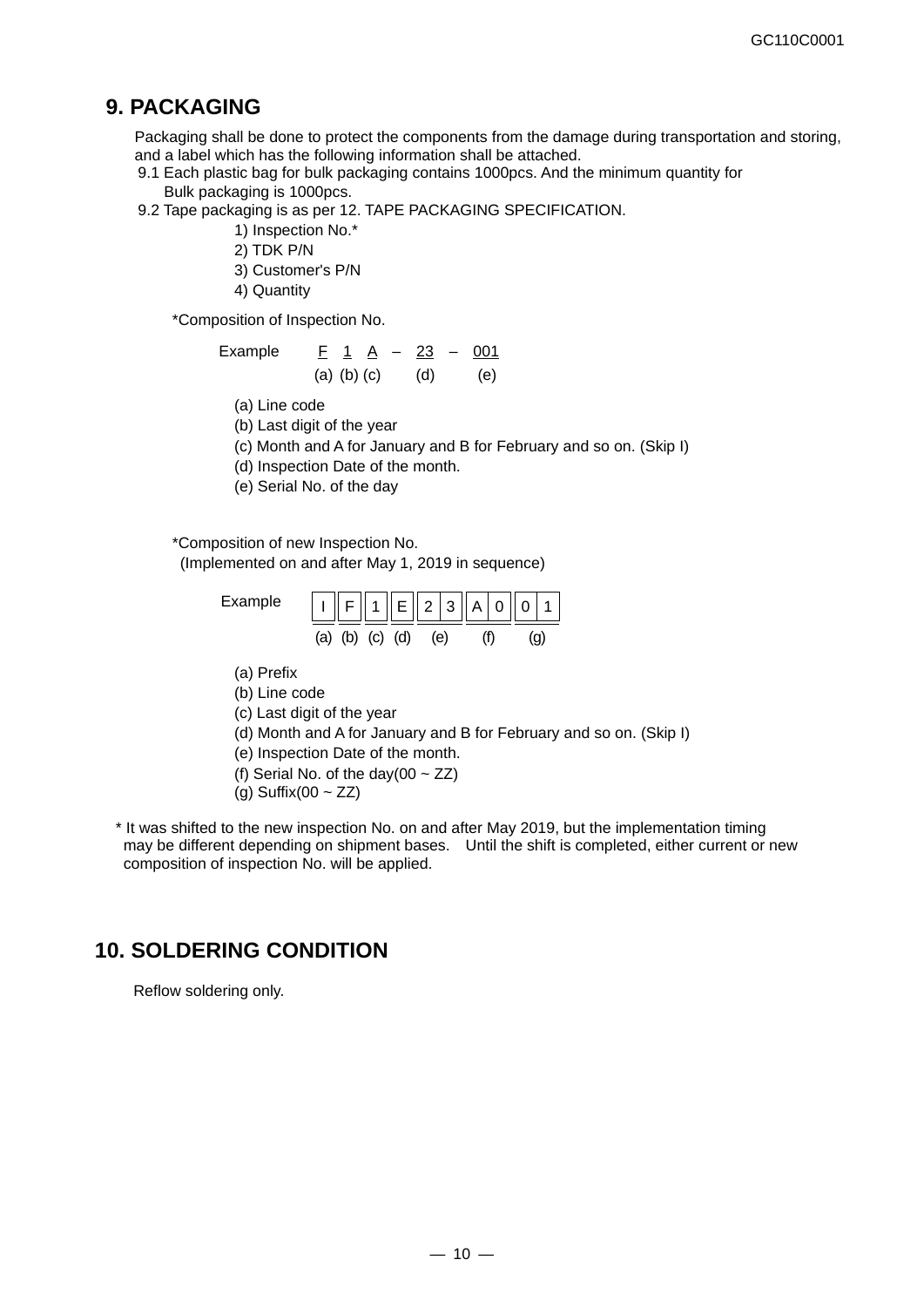# **11. CAUTION**

| No.          | Process                                  | Condition                                                                                                                                                                                                                                                                                                                                                                                                                                                                                                                                                                                                                                                                                                                                                                                                                 |
|--------------|------------------------------------------|---------------------------------------------------------------------------------------------------------------------------------------------------------------------------------------------------------------------------------------------------------------------------------------------------------------------------------------------------------------------------------------------------------------------------------------------------------------------------------------------------------------------------------------------------------------------------------------------------------------------------------------------------------------------------------------------------------------------------------------------------------------------------------------------------------------------------|
| $\mathbf{1}$ | Operating<br>Condition<br>(Storage, Use, | 1-1. Storage, Use<br>The capacitors must be stored in an ambient temperature of 5 to 40°C with a<br>relative humidity of 20 to 70%RH. JIS C 60721-3-1 Class 1K2 should be followed for<br>the other climatic conditions.                                                                                                                                                                                                                                                                                                                                                                                                                                                                                                                                                                                                  |
|              | Transportation)                          | 1) High temperature and humidity environment may affect a capacitor's solder ability<br>because it accelerates terminal oxidization. They also deteriorate performance of<br>taping and packaging. Therefore, SMD capacitors shall be used within 6 months.<br>For capacitors with terminal electrodes consisting of silver or silver-palladium which<br>tend to become oxidized or sulfurized, use as soon as possible, such as within one<br>month after opening the bag.                                                                                                                                                                                                                                                                                                                                               |
|              |                                          | 2) When capacitors are stored for a longer time period than 6 months, confirm the<br>solderability of the capacitors prior to use.<br>During storage, keep the minimum packaging unit in its original packaging without<br>opening it.<br>Do not deviate from the above temperature and humidity conditions even for a<br>short term.                                                                                                                                                                                                                                                                                                                                                                                                                                                                                     |
|              |                                          | 3) Corrosive gasses in the air or atmosphere may result in deterioration of the<br>reliability, such as poor solderability of the terminal electrodes. Do not store<br>capacitors where they will be exposed to corrosive gas (e.g., hydrogen sulfide,<br>sulfur dioxide, chlorine ammonia etc.)                                                                                                                                                                                                                                                                                                                                                                                                                                                                                                                          |
|              |                                          | 4) Solderability and electrical performance may deteriorate due to photochemical<br>change in the terminal electrode if stored in direct sunlight, or due to condensation<br>from rapid changes in humidity.<br>The capacitors especially which use resin material must be operated and stored in<br>an environment free of dew condensation, as moisture absorption due to<br>condensation may affect the performance.                                                                                                                                                                                                                                                                                                                                                                                                   |
|              |                                          | 5) Refer to JIS C 60721-3-1, class 1K2 for other climate conditions.                                                                                                                                                                                                                                                                                                                                                                                                                                                                                                                                                                                                                                                                                                                                                      |
|              |                                          | 1-2. Handling in transportation<br>In case of the transportation of the capacitors, the performance of the capacitors<br>may be deteriorated depending on the transportation condition.<br>(Refer to JEITA RCR-2335C 9.2 Handling in transportation)                                                                                                                                                                                                                                                                                                                                                                                                                                                                                                                                                                      |
| 2            | Circuit design                           | 2-1. Operating temperature                                                                                                                                                                                                                                                                                                                                                                                                                                                                                                                                                                                                                                                                                                                                                                                                |
|              | $\sqrt{N}$ Caution                       | 1) Upper category temperature (maximum operating temperature) is specified.<br>It is necessary to select a capacitor whose rated temperature us higher than the<br>operating temperature. Also, it is necessary to consider the temperature<br>distribution in the equipment and seasonal temperature variation.                                                                                                                                                                                                                                                                                                                                                                                                                                                                                                          |
|              |                                          | 2) Do not use capacitors above the maximum allowable operating temperature.<br>Surface temperature including self heating should be below maximum operating<br>temperature.<br>(Due to dielectric loss, capacitors will heat itself when AC is applied. Especially for<br>high frequency circuit, the heat might be so extreme that it may damage itself or the<br>product mounted on. Please design the circuit so that the maximum temperature of<br>the capacitors including the self heating to be below the maximum allowable<br>operating temperature. Temperature rise at capacitor surface shall be below 20°C)<br>3) The electrical characteristics of the capacitors will vary depending on the<br>temperature. The capacitors should be selected and designed in taking the<br>temperature into consideration. |
|              |                                          | 2-2. When overvoltage is applied<br>Applying overvoltage to a capacitor may cause dielectric breakdown and result in<br>a short circuit. The duration until dielectric breakdown depends on the applied                                                                                                                                                                                                                                                                                                                                                                                                                                                                                                                                                                                                                   |
|              |                                          | voltage and the ambient temperature.                                                                                                                                                                                                                                                                                                                                                                                                                                                                                                                                                                                                                                                                                                                                                                                      |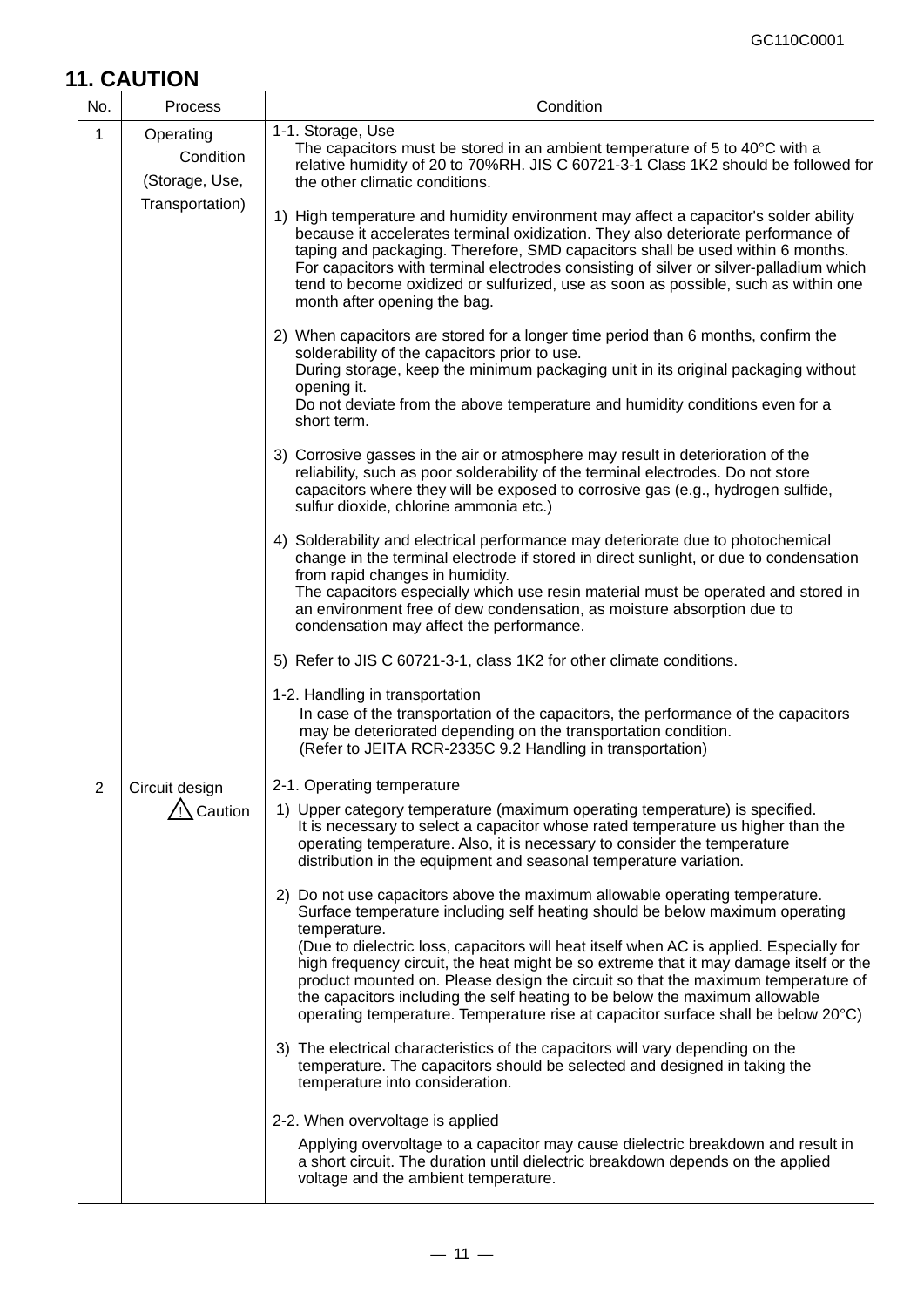| No.            | Process                     | Condition                                                                                                                                                                                                                                                                                                                                                                                                                                                                                                                                                                             |
|----------------|-----------------------------|---------------------------------------------------------------------------------------------------------------------------------------------------------------------------------------------------------------------------------------------------------------------------------------------------------------------------------------------------------------------------------------------------------------------------------------------------------------------------------------------------------------------------------------------------------------------------------------|
| $\overline{2}$ | Circuit design<br>∖ Caution | 2-3. Operating voltage<br>1) Operating voltage across the terminals should be below the rated voltage.<br>When AC and DC are super imposed, V0-P must be below the rated voltage.<br>$-$ (1) and (2)<br>AC or pulse with overshooting, VP-P must be below the rated voltage.<br>$-$ (3), (4) and (5)<br>When the voltage is started to apply to the circuit or it is stopped applying, the<br>irregular voltage may be generated for a transit period because of resonance or<br>switching. Be sure to use the capacitors within rated voltage containing these<br>Irregular voltage. |
|                |                             | (1) DC voltage<br>(2) DC+AC voltage<br>Voltage<br>(3) AC voltage                                                                                                                                                                                                                                                                                                                                                                                                                                                                                                                      |
|                |                             | Positional<br>Measurement<br>$V_{0-P}$<br>$V_0-P$<br>$V_{P-P}$ 0<br>(Rated voltage)<br>$\Omega$<br>0                                                                                                                                                                                                                                                                                                                                                                                                                                                                                  |
|                |                             | (5) Pulse voltage (B)<br>Voltage<br>(4) Pulse voltage (A)                                                                                                                                                                                                                                                                                                                                                                                                                                                                                                                             |
|                |                             | Positional<br>$V_{P-P 0}$<br>$V_{P-P}$<br>Measurement<br>(Rated voltage)                                                                                                                                                                                                                                                                                                                                                                                                                                                                                                              |
|                |                             | 2) Even below the rated voltage, if repetitive high frequency AC or pulse is applied,<br>the reliability of the capacitors may be reduced.<br>3) The effective capacitance will vary depending on applied DC and AC voltages.                                                                                                                                                                                                                                                                                                                                                         |
|                |                             | The capacitors should be selected and designed in taking the voltages into<br>consideration.                                                                                                                                                                                                                                                                                                                                                                                                                                                                                          |
|                |                             | 4) Abnormal voltage (surge voltage, static electricity, pulse voltage, etc.) shall not<br>exceed the rated voltage.                                                                                                                                                                                                                                                                                                                                                                                                                                                                   |
|                |                             | 5) When capacitors are used in a series connection, it is necessary to add a balancing<br>circuit such as voltage dividing resistors in order to avoid an imbalance in the voltage<br>applied to each capacitor.                                                                                                                                                                                                                                                                                                                                                                      |
|                |                             | 2-4. Frequency<br>When the capacitors are used in AC and/or pulse voltages, the<br>capacitors may vibrate themselves and generate audible sound.                                                                                                                                                                                                                                                                                                                                                                                                                                      |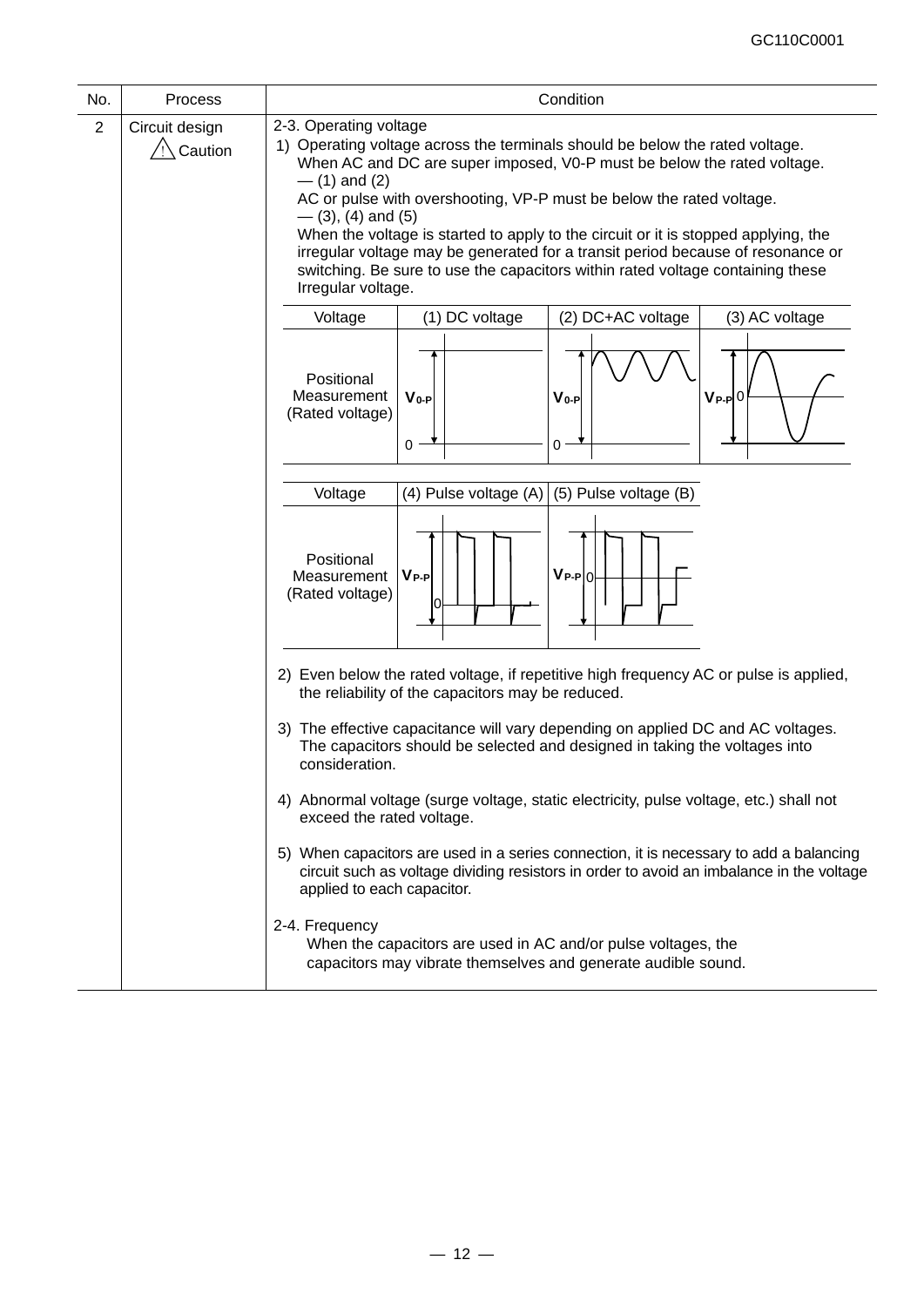| No. | Process                 |                                               | Condition                                                                                                                                                                                                                                                     |
|-----|-------------------------|-----------------------------------------------|---------------------------------------------------------------------------------------------------------------------------------------------------------------------------------------------------------------------------------------------------------------|
| 3   | Designing<br>P.C. board | capacitors.                                   | The amount of solder at the terminations has a direct effect on the reliability of the<br>1) The greater the amount of solder, the higher the stress on the chip capacitor,<br>and the more likely that it will break. When designing a P.C. board, determine |
|     |                         | terminations.                                 | the shape and size of the solder lands to have proper amount of solder on the                                                                                                                                                                                 |
|     |                         | individual solder land for each terminations. | 2) Avoid using common solder land for multiple terminations and provide                                                                                                                                                                                       |
|     |                         | 3) Size and recommended land dimensions.      |                                                                                                                                                                                                                                                               |
|     |                         | B                                             |                                                                                                                                                                                                                                                               |
|     |                         |                                               |                                                                                                                                                                                                                                                               |
|     |                         |                                               | -144<br>P                                                                                                                                                                                                                                                     |
|     |                         |                                               |                                                                                                                                                                                                                                                               |
|     |                         |                                               | Recommended Land Dimensions (Unit: mm)                                                                                                                                                                                                                        |
|     |                         | Case size<br>Symbol                           | CLLC1A<br>[CC0603]                                                                                                                                                                                                                                            |
|     |                         | A                                             | 0.25                                                                                                                                                                                                                                                          |
|     |                         | $\sf B$                                       | 0.40                                                                                                                                                                                                                                                          |
|     |                         | $\mathsf C$                                   | 1.20                                                                                                                                                                                                                                                          |
|     |                         | D                                             | 0.40                                                                                                                                                                                                                                                          |
|     |                         | $\sf P$                                       | 0.40                                                                                                                                                                                                                                                          |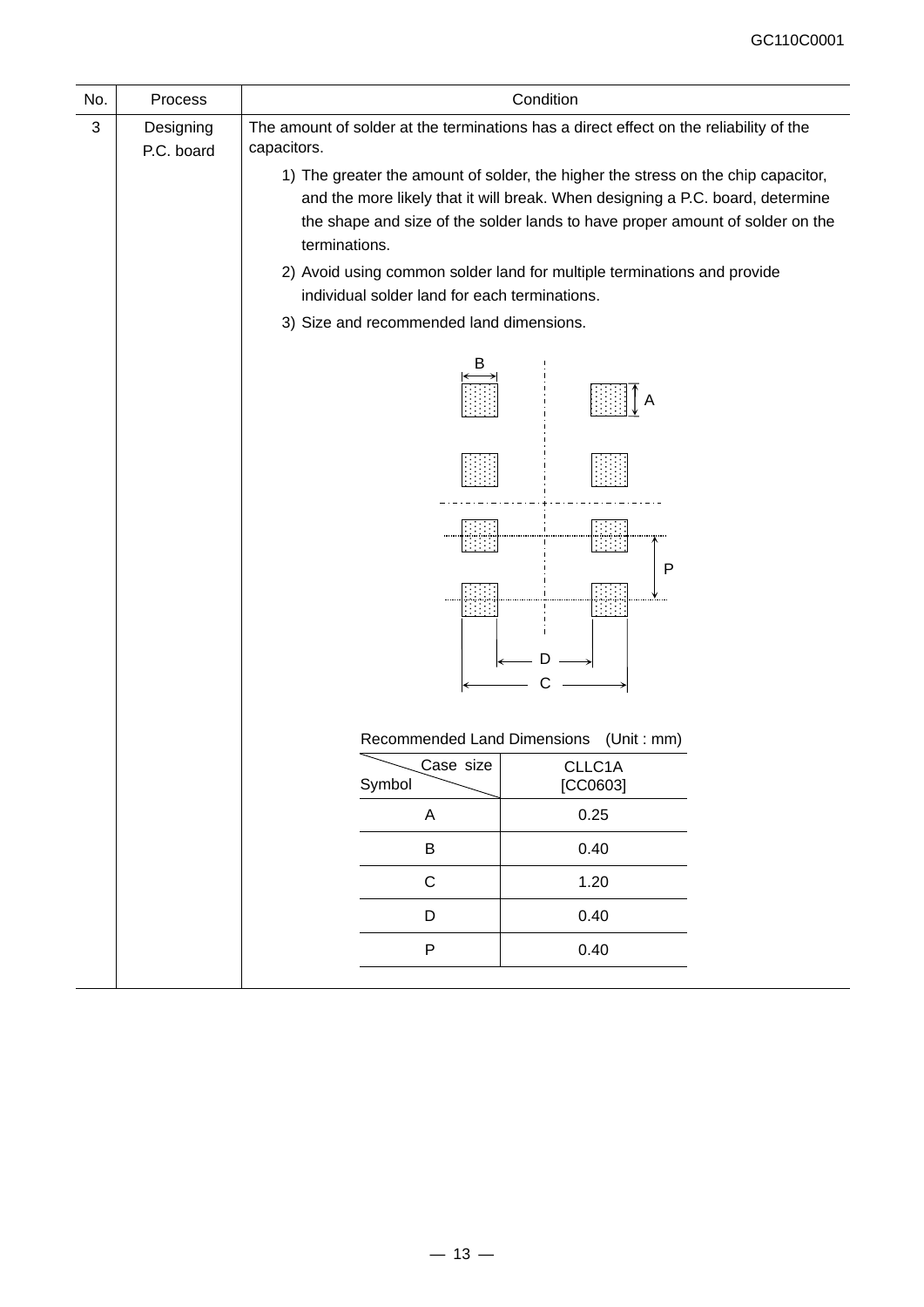| No. | Process   |    |                                    | Condition                                                                            |                                                                                          |
|-----|-----------|----|------------------------------------|--------------------------------------------------------------------------------------|------------------------------------------------------------------------------------------|
| 3   | Designing | 4) |                                    | Recommended chip capacitor layout is as following.                                   |                                                                                          |
|     | P.C.board |    |                                    | Disadvantage against<br>bending stress                                               | Advantage against<br>bending stress                                                      |
|     |           |    | Mounting<br>face                   | Perforation or slit<br>Break P.C.board with<br>mounted side up.                      | Perforation or slit<br>Break P.C.board with<br>mounted side down.                        |
|     |           |    | Chip<br>arrangement<br>(Direction) | Mount perpendicularly to<br>perforation or slit<br>Perforation or slit<br>$\Box$     | Mount in parallel with<br>perforation or slit<br>Perforation or slit<br>$\prod_{\alpha}$ |
|     |           |    | <b>Distance</b><br>from slit       | Closer to slit is higher stress<br>$\boldsymbol{\varrho}_1$<br>$( \ell_1 < \ell_2 )$ | Away from slit is less stress<br>$\boldsymbol{\varrho}_{2}$<br>$( \ell_1 < \ell_2 )$     |
|     |           |    |                                    |                                                                                      |                                                                                          |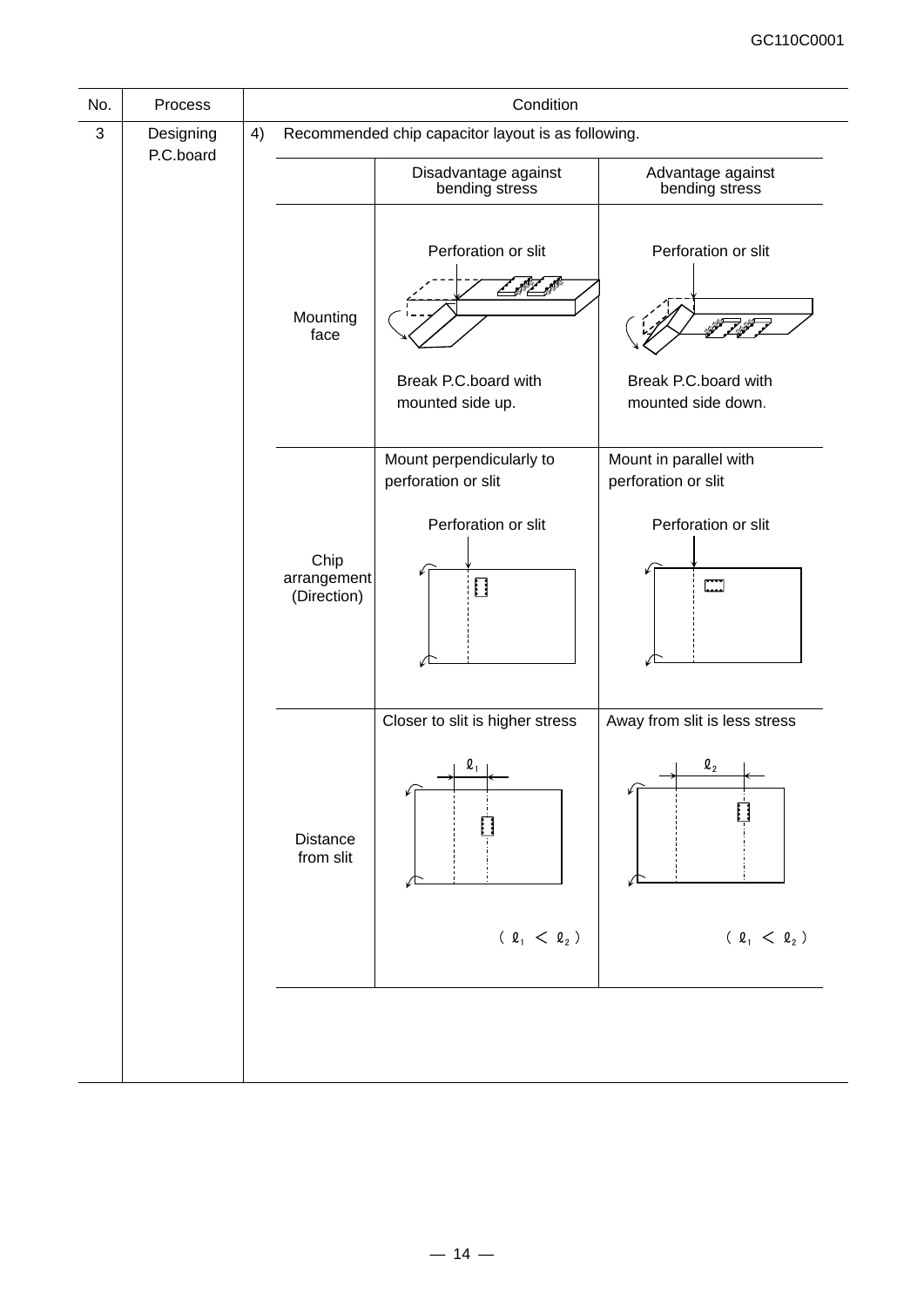| No. | Process                | Condition                                                                                                                                                                                                                                                                                                                                                                                                                                                                                                                                                |
|-----|------------------------|----------------------------------------------------------------------------------------------------------------------------------------------------------------------------------------------------------------------------------------------------------------------------------------------------------------------------------------------------------------------------------------------------------------------------------------------------------------------------------------------------------------------------------------------------------|
| 3   | Designing<br>P.C.board | Mechanical stress varies according to location of chip capacitors on the P.C.board.<br>5)                                                                                                                                                                                                                                                                                                                                                                                                                                                                |
|     |                        | Е<br>D<br>Perforation<br>С<br>0000<br>0000<br>Stress force<br>Α<br>Ë<br>A > B > E<br>A> D>E<br>Slit<br>A > C                                                                                                                                                                                                                                                                                                                                                                                                                                             |
|     |                        | When dividing printed wiring boards, the intensities of mechanical stress applied to<br>capacitors are different according to each dividing method in the order of :<br>Push-back < Slit < V-groove < Perforation. Therefore consider not only position of<br>capacitors, but also the way of the dividing the printed wiring boards.                                                                                                                                                                                                                    |
| 4   | Mounting               | 4-1. Stress from mounting head<br>If the mounting head is adjusted too low, it may induce excessive stress in the chip<br>Please take following precautions.<br>capacitor to result in cracking.<br>1) Adjust the bottom dead center of the mounting head to reach on the P.C.board<br>surface and not press it.<br>2) Adjust the mounting head pressure to be 1 to 3N of static weight.<br>3) To minimize the impact energy from mounting head, it is important to provide<br>support from the bottom side of the P.C.board.<br>See following examples. |
|     |                        | Recommended<br>Not recommended                                                                                                                                                                                                                                                                                                                                                                                                                                                                                                                           |
|     |                        | Crack<br>Single-sided<br>mounting<br>A support pin is not<br>Support<br>to be underneath<br>the capacitor                                                                                                                                                                                                                                                                                                                                                                                                                                                |
|     |                        | Double-sides<br>mounting<br>Solder<br>Support<br>Crack<br>peeling                                                                                                                                                                                                                                                                                                                                                                                                                                                                                        |
|     |                        | When the centering jaw is worn out, it may give mechanical impact on the capacitor<br>to cause crack. Please control the close up dimension of the centering jaw and<br>provide sufficient preventive maintenance and replacement of it.                                                                                                                                                                                                                                                                                                                 |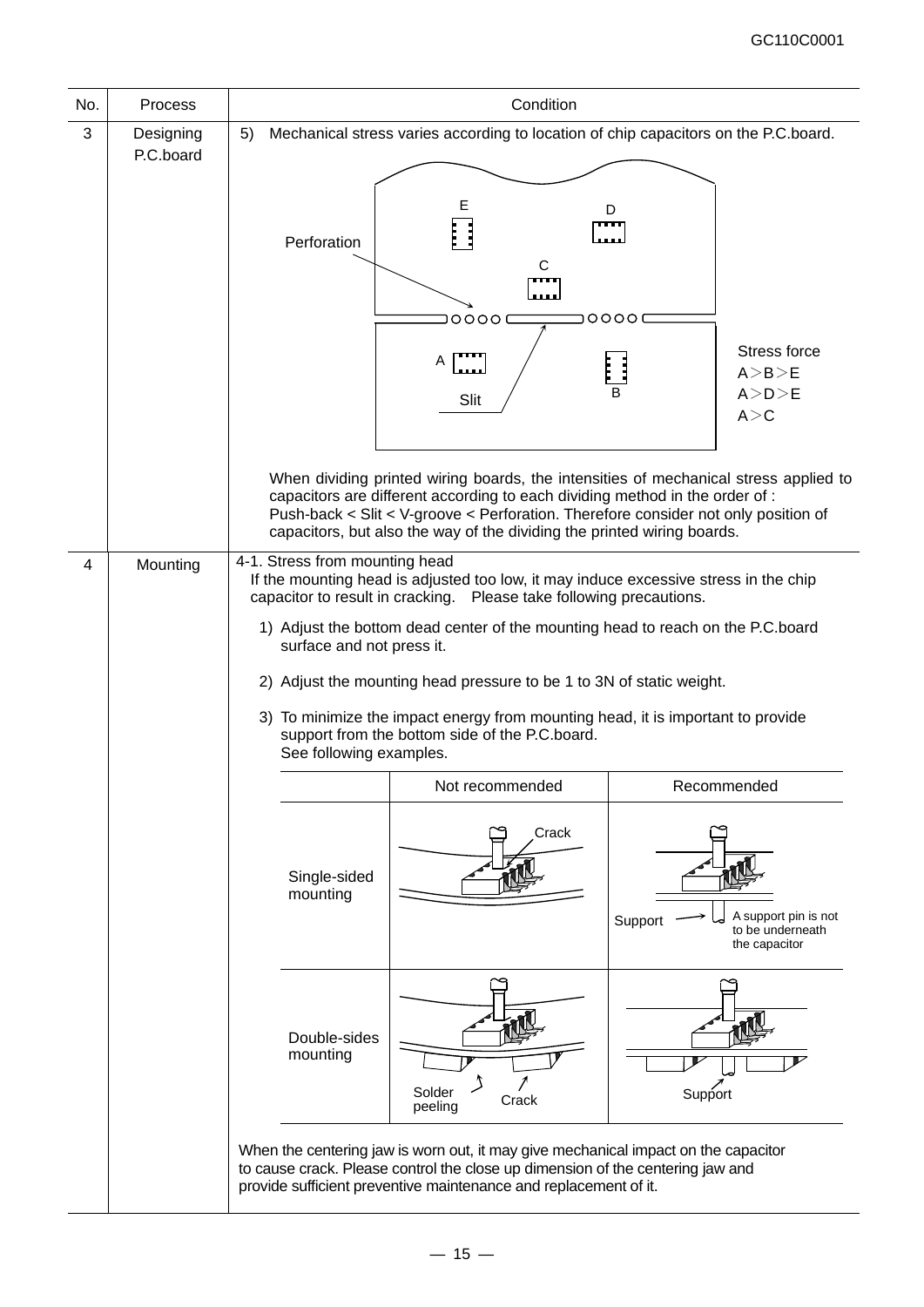| No. | Process   |                                                                                                                                                                                                                                    | Condition               |                                                                                      |  |  |
|-----|-----------|------------------------------------------------------------------------------------------------------------------------------------------------------------------------------------------------------------------------------------|-------------------------|--------------------------------------------------------------------------------------|--|--|
| 5   | Soldering | 5-1. Flux selection<br>Flux can seriously affect the performance of capacitors. Confirm the following to<br>select the appropriate flux.<br>1) It is recommended to use a mildly activated rosin flux (less than 0.1wt% chlorine). |                         |                                                                                      |  |  |
|     |           | Strong flux is not recommended.                                                                                                                                                                                                    |                         |                                                                                      |  |  |
|     |           | 2) Excessive flux must be avoided. Please provide proper amount of flux.                                                                                                                                                           |                         |                                                                                      |  |  |
|     |           | 3) When water-soluble flux is used, enough washing is necessary.                                                                                                                                                                   |                         |                                                                                      |  |  |
|     |           | 5-2. Recommended soldering profile : Reflow method<br>Refer to the following temperature profile at Reflow soldering.                                                                                                              |                         |                                                                                      |  |  |
|     |           | Reflow soldering                                                                                                                                                                                                                   |                         |                                                                                      |  |  |
|     |           |                                                                                                                                                                                                                                    | Soldering<br>Preheating | Natural cooling                                                                      |  |  |
|     |           |                                                                                                                                                                                                                                    |                         |                                                                                      |  |  |
|     |           | Peak<br>Temp                                                                                                                                                                                                                       |                         |                                                                                      |  |  |
|     |           | Temp. (°C)<br>ΔΤ<br>$\mathbf 0$<br>Over 60 sec.                                                                                                                                                                                    |                         |                                                                                      |  |  |
|     |           | 5-3. Recommended soldering peak temp and peak temp duration for Reflow soldering<br>Pb free solder is recommended, but if Sn-37Pb must be used, refer to below.                                                                    | Peak Temp time          |                                                                                      |  |  |
|     |           | Temp./Duration                                                                                                                                                                                                                     | Reflow soldering        |                                                                                      |  |  |
|     |           | Solder                                                                                                                                                                                                                             | Peak temp(°C)           | Duration(sec.)                                                                       |  |  |
|     |           | <b>Lead Free Solder</b>                                                                                                                                                                                                            | 260 max.                | 10 max.                                                                              |  |  |
|     |           | Sn-Pb Solder                                                                                                                                                                                                                       | 230 max.                | 20 max.                                                                              |  |  |
|     |           | Recommended solder compositions<br>Lead Free Solder: Sn-3.0Ag-0.5Cu                                                                                                                                                                |                         |                                                                                      |  |  |
|     |           | 5-4. Avoiding thermal shock                                                                                                                                                                                                        |                         |                                                                                      |  |  |
|     |           | Preheating condition<br>1)                                                                                                                                                                                                         |                         |                                                                                      |  |  |
|     |           | Soldering                                                                                                                                                                                                                          | Temp. (°C)              |                                                                                      |  |  |
|     |           | Reflow soldering                                                                                                                                                                                                                   | $\Delta T \leq 150$     |                                                                                      |  |  |
|     |           | Cooling condition<br>2)<br>cleaning, the temperature difference $(\Delta T)$ must be less than 100 $^{\circ}$ C.                                                                                                                   |                         | Natural cooling using air is recommended. If the chips are dipped into a solvent for |  |  |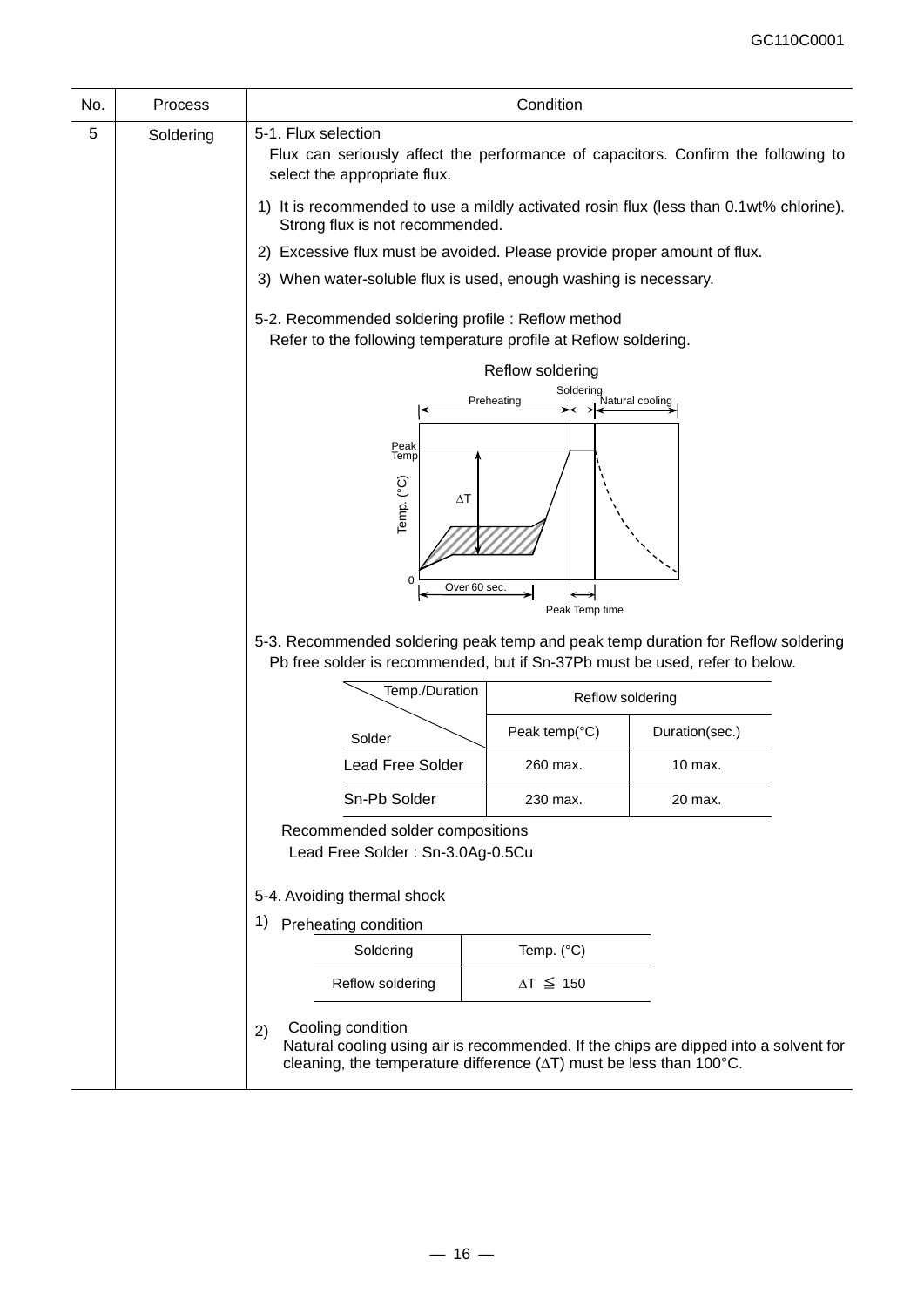| No. | Process   | Condition                                                                                                                                                                                                                                                                                                                                                                                                                                                                                                                                                |
|-----|-----------|----------------------------------------------------------------------------------------------------------------------------------------------------------------------------------------------------------------------------------------------------------------------------------------------------------------------------------------------------------------------------------------------------------------------------------------------------------------------------------------------------------------------------------------------------------|
| 5   | Soldering | 5-5. Amount of solder<br>Excessive solder will induce higher tensile force in chip capacitors when<br>temperature changes and it may result in chip cracking. In sufficient solder may<br>detach the capacitors from the P.C.board.                                                                                                                                                                                                                                                                                                                      |
|     |           | Higher tensile force in<br>Excessive<br>chip capacitors to cause<br>solder<br>crack                                                                                                                                                                                                                                                                                                                                                                                                                                                                      |
|     |           | Maximum amount<br>Minimum amount<br>Adequate                                                                                                                                                                                                                                                                                                                                                                                                                                                                                                             |
|     |           | Low robustness may<br>Insufficient<br>cause contact failure or<br>chip capacitors come off<br>solder<br>the P.C.board.                                                                                                                                                                                                                                                                                                                                                                                                                                   |
|     |           | 5-6. Sn-Zn solder<br>Sn-Zn solder affects product reliability.<br>Please contact TDK in advance when utilize Sn-Zn solder.<br>5-7. Countermeasure for tombstone<br>The misalignment between the mounted positions of the capacitors and the land<br>patterns should be minimized. The tombstone phenomenon may occur especially<br>the capacitors are mounted (in longitudinal direction) in the same direction of the<br>reflow soldering.<br>(Refer to JEITA RCR-2335C Annex A (Informative), Recommendations to prevent<br>the tombstone phenomenon.) |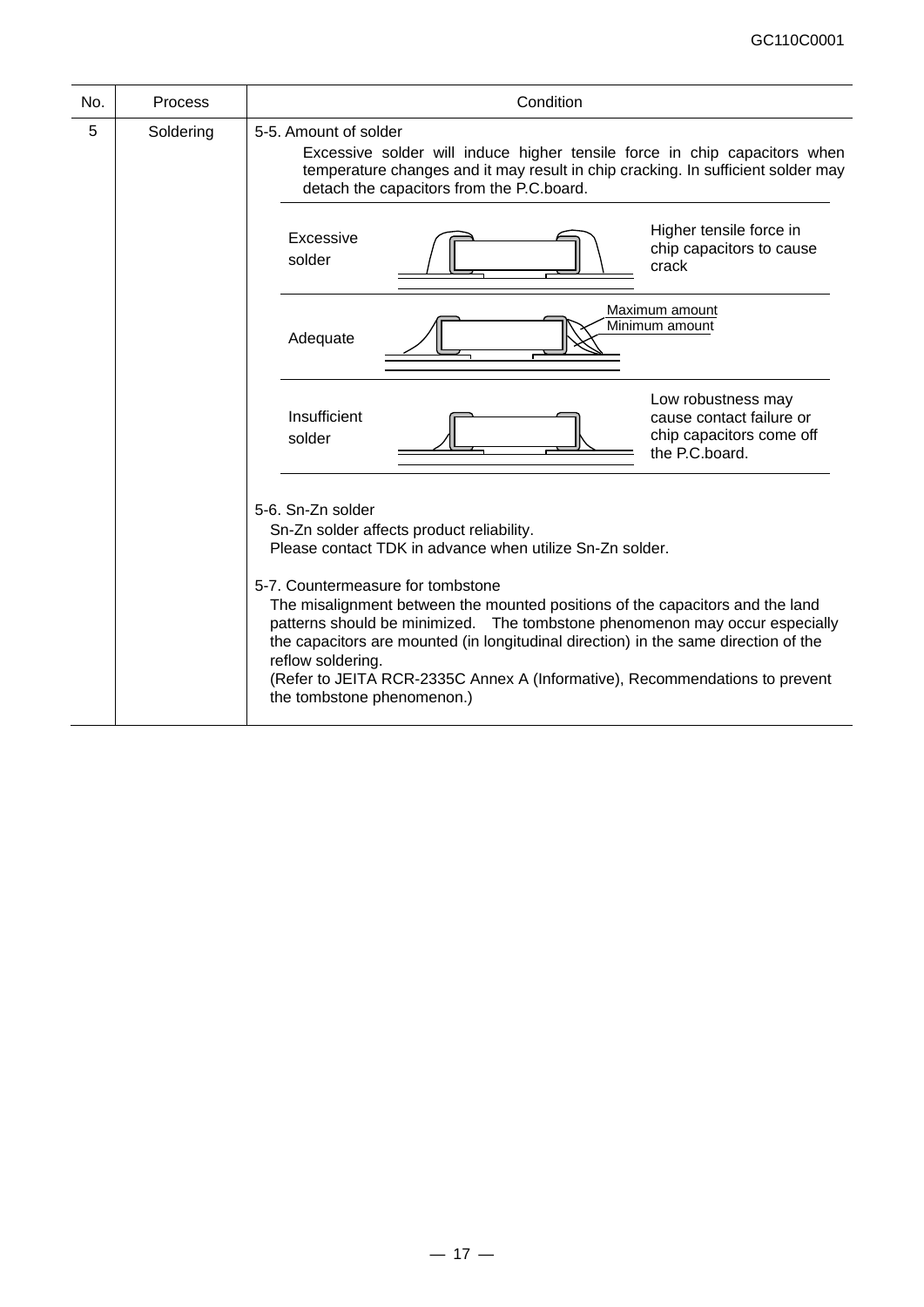| No. | Process                          | Condition                                                                                                                                                                                                                                                               |                                                                                                                                                                                                                                                                                                                                                                                                                                                                                                                                                                                                                                             |                 |                                                                                      |            |  |
|-----|----------------------------------|-------------------------------------------------------------------------------------------------------------------------------------------------------------------------------------------------------------------------------------------------------------------------|---------------------------------------------------------------------------------------------------------------------------------------------------------------------------------------------------------------------------------------------------------------------------------------------------------------------------------------------------------------------------------------------------------------------------------------------------------------------------------------------------------------------------------------------------------------------------------------------------------------------------------------------|-----------------|--------------------------------------------------------------------------------------|------------|--|
| 6   | Solder repairing                 |                                                                                                                                                                                                                                                                         | Solder repairing is unavoidable, refer to below.<br>6-1. Solder repair by solder iron<br>1) Selection of the soldering iron tip<br>Tip temperature of solder iron varies by its type, P.C.board material and<br>solder land size. The higher the tip temperature, the quicker the operation.<br>However, heat shock may cause a crack in the chip capacitors.<br>Please make sure the tip temp. before soldering and keep the peak temp and<br>time in accordance with following recommended condition.<br>Manual soldering<br>(Solder iron)<br>Peak<br>Temp<br>Temp. (°C)<br>$\Delta T$<br>Preheating<br>0<br>3sec. (As short as possible) |                 |                                                                                      |            |  |
|     |                                  | Temp. (°C)                                                                                                                                                                                                                                                              |                                                                                                                                                                                                                                                                                                                                                                                                                                                                                                                                                                                                                                             | Duration (sec.) | Recommended solder iron condition (Sn-Pb Solder and Lead Free Solder)<br>Wattage (W) | Shape (mm) |  |
|     |                                  | 300 max.                                                                                                                                                                                                                                                                |                                                                                                                                                                                                                                                                                                                                                                                                                                                                                                                                                                                                                                             | 3 max.          | 20 max.                                                                              | ⊘3.0 max.  |  |
|     |                                  | * Please preheat the chip capacitors with the condition in 6-3 to avoid the thermal<br>shock.<br>Direct contact of the soldering iron with ceramic dielectric of chip capacitors<br>(2)<br>may cause crack. Do not touch the ceramic dielectric and the terminations by |                                                                                                                                                                                                                                                                                                                                                                                                                                                                                                                                                                                                                                             |                 |                                                                                      |            |  |
|     |                                  | solder iron.<br>6-2. Avoiding thermal shock<br>Preheating condition                                                                                                                                                                                                     |                                                                                                                                                                                                                                                                                                                                                                                                                                                                                                                                                                                                                                             |                 |                                                                                      |            |  |
|     |                                  |                                                                                                                                                                                                                                                                         |                                                                                                                                                                                                                                                                                                                                                                                                                                                                                                                                                                                                                                             |                 |                                                                                      |            |  |
|     |                                  |                                                                                                                                                                                                                                                                         |                                                                                                                                                                                                                                                                                                                                                                                                                                                                                                                                                                                                                                             |                 |                                                                                      |            |  |
|     | Soldering<br>Temp. $(^{\circ}C)$ |                                                                                                                                                                                                                                                                         |                                                                                                                                                                                                                                                                                                                                                                                                                                                                                                                                                                                                                                             |                 |                                                                                      |            |  |
|     |                                  | Manual soldering                                                                                                                                                                                                                                                        |                                                                                                                                                                                                                                                                                                                                                                                                                                                                                                                                                                                                                                             |                 | $\Delta T \leq 150$                                                                  |            |  |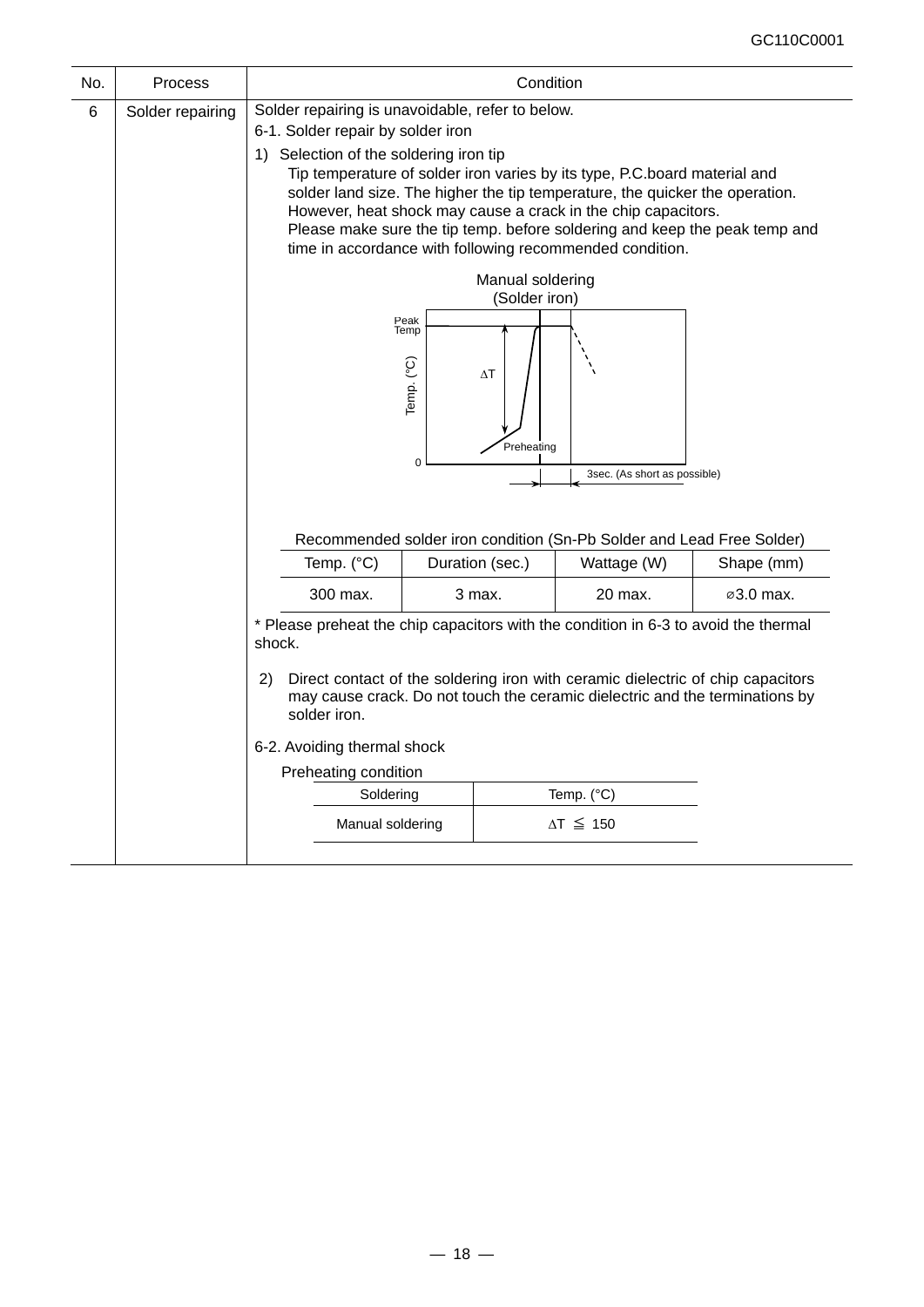| No. | <b>Process</b> | Condition                                                                                                                                                                                                                                |
|-----|----------------|------------------------------------------------------------------------------------------------------------------------------------------------------------------------------------------------------------------------------------------|
| 7   | Cleaning       | 1) If an unsuitable cleaning fluid is used, flux residue or some foreign articles may<br>stick to chip capacitors surface to deteriorate especially the insulation resistance.                                                           |
|     |                | 2) If cleaning condition is not suitable, it may damage the chip capacitors.                                                                                                                                                             |
|     |                | 2)-1. Insufficient washing<br>Terminal electrodes may corrode by Halogen in the flux.<br>(1)                                                                                                                                             |
|     |                |                                                                                                                                                                                                                                          |
|     |                | Halogen in the flux may adhere on the surface of capacitors, and lower the<br>(2)<br>insulation resistance.                                                                                                                              |
|     |                | Water soluble flux has higher tendency to have above mentioned problems<br>(3)<br>$(1)$ and $(2)$ .                                                                                                                                      |
|     |                | 2)-2. Excessive washing                                                                                                                                                                                                                  |
|     |                | When ultrasonic cleaning is used, excessively high ultrasonic energy output<br>can affect the connection between the ceramic chip capacitor's body and the<br>terminal electrode. To avoid this, following is the recommended condition. |
|     |                | Power: 20 W/2 max.                                                                                                                                                                                                                       |
|     |                | Frequency: 40 kHz max.                                                                                                                                                                                                                   |
|     |                | Washing time: 5 minutes max.                                                                                                                                                                                                             |
|     |                | 2)-3. If the cleaning fluid is contaminated, density of Halogen increases, and it may<br>bring the same result as insufficient cleaning.                                                                                                 |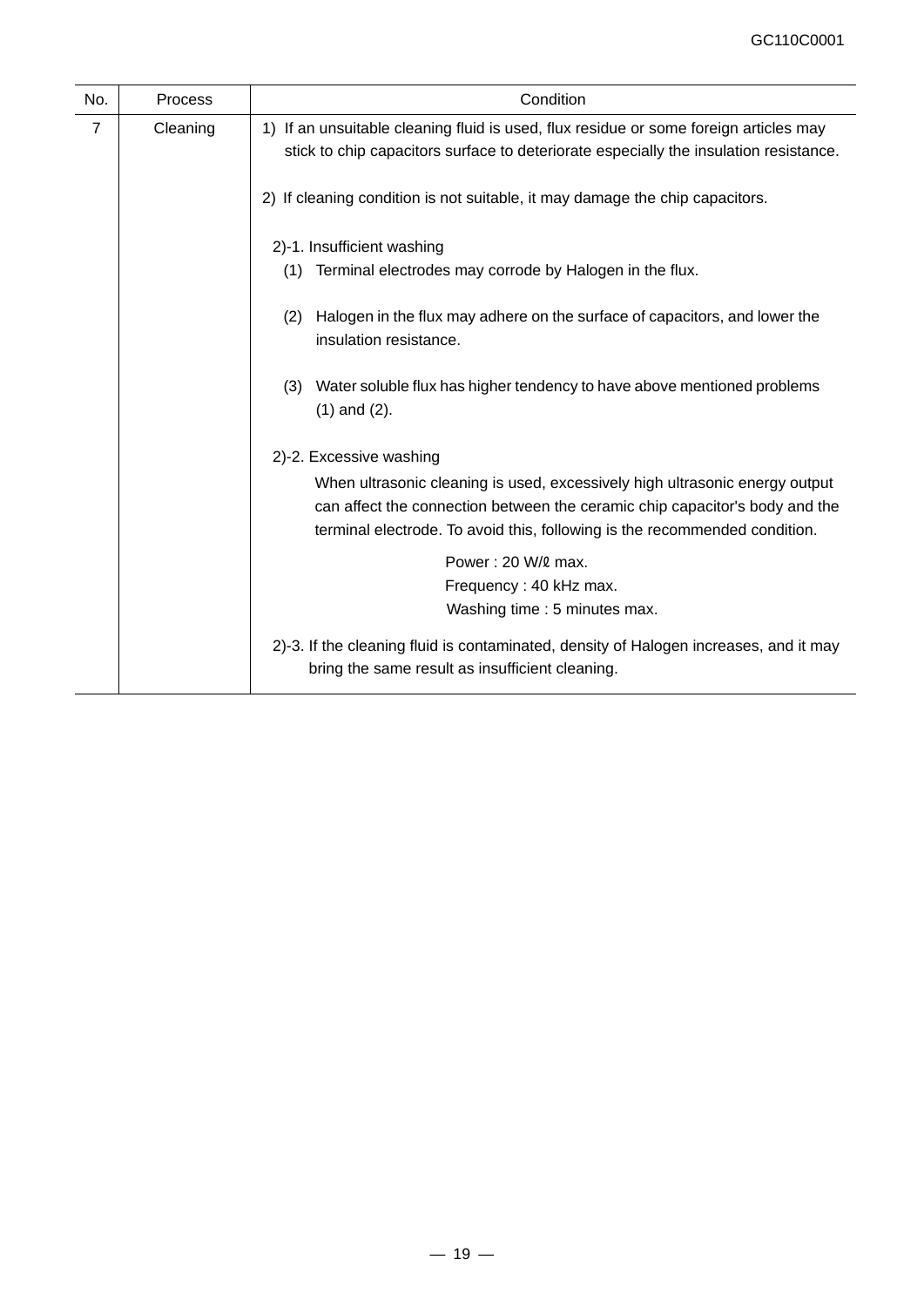| No. | Process                                    | Condition                                                                                                                                                                                                                                                                                                                                                                                                                                                   |  |  |  |  |
|-----|--------------------------------------------|-------------------------------------------------------------------------------------------------------------------------------------------------------------------------------------------------------------------------------------------------------------------------------------------------------------------------------------------------------------------------------------------------------------------------------------------------------------|--|--|--|--|
| 8   | Coating and<br>molding of the<br>P.C.board | 1) When the P.C.board is coated, please verify the quality influence on the product.<br>2) Please verify carefully that there is no harmful decomposing or reaction gas<br>emission during curing which may damage the chip capacitors.<br>3) Please verify the curing temperature.                                                                                                                                                                         |  |  |  |  |
| 9   | Handling after<br>chip mounted<br>Caution  | 1) Please pay attention not to bend or distort the P.C. board after soldering in<br>handling otherwise the chip capacitors may crack.                                                                                                                                                                                                                                                                                                                       |  |  |  |  |
|     |                                            | Bend<br><b>Twist</b>                                                                                                                                                                                                                                                                                                                                                                                                                                        |  |  |  |  |
|     |                                            |                                                                                                                                                                                                                                                                                                                                                                                                                                                             |  |  |  |  |
|     |                                            | 2) Printed circuit board cropping should not be carried out by hand, but by using<br>the proper tooling. Printed circuit board cropping should be carried out using a<br>board cropping jig as shown in the following figure or a board cropping<br>apparatus to prevent inducing mechanical stress on the board.                                                                                                                                           |  |  |  |  |
|     |                                            | (1) Example of a board cropping jig<br>Recommended example: The board should be pushed from the back side,<br>close to the cropping jig so that the board is not bent and the stress applied to<br>the capacitor is compressive.<br>Unrecommended example: If the pushing point is far from the cropping jig and<br>the pushing direction is from the front side of the board, large tensile stress is<br>applied to the capacitor, which may cause cracks. |  |  |  |  |
|     |                                            | Outline of jig<br>Recommended<br>Unrecommended                                                                                                                                                                                                                                                                                                                                                                                                              |  |  |  |  |
|     |                                            | Direction of<br>Direction<br>load<br>of load<br>Printed<br>Printed<br>Load point<br>V-groove<br>circuit<br>circuit<br>board<br>Components<br>board<br>Printed<br>Components<br>circuit<br>board<br>Load point<br>V-groove<br>V-groove<br>Slot<br>Slot<br>Board<br>cropping jig<br>Slot                                                                                                                                                                      |  |  |  |  |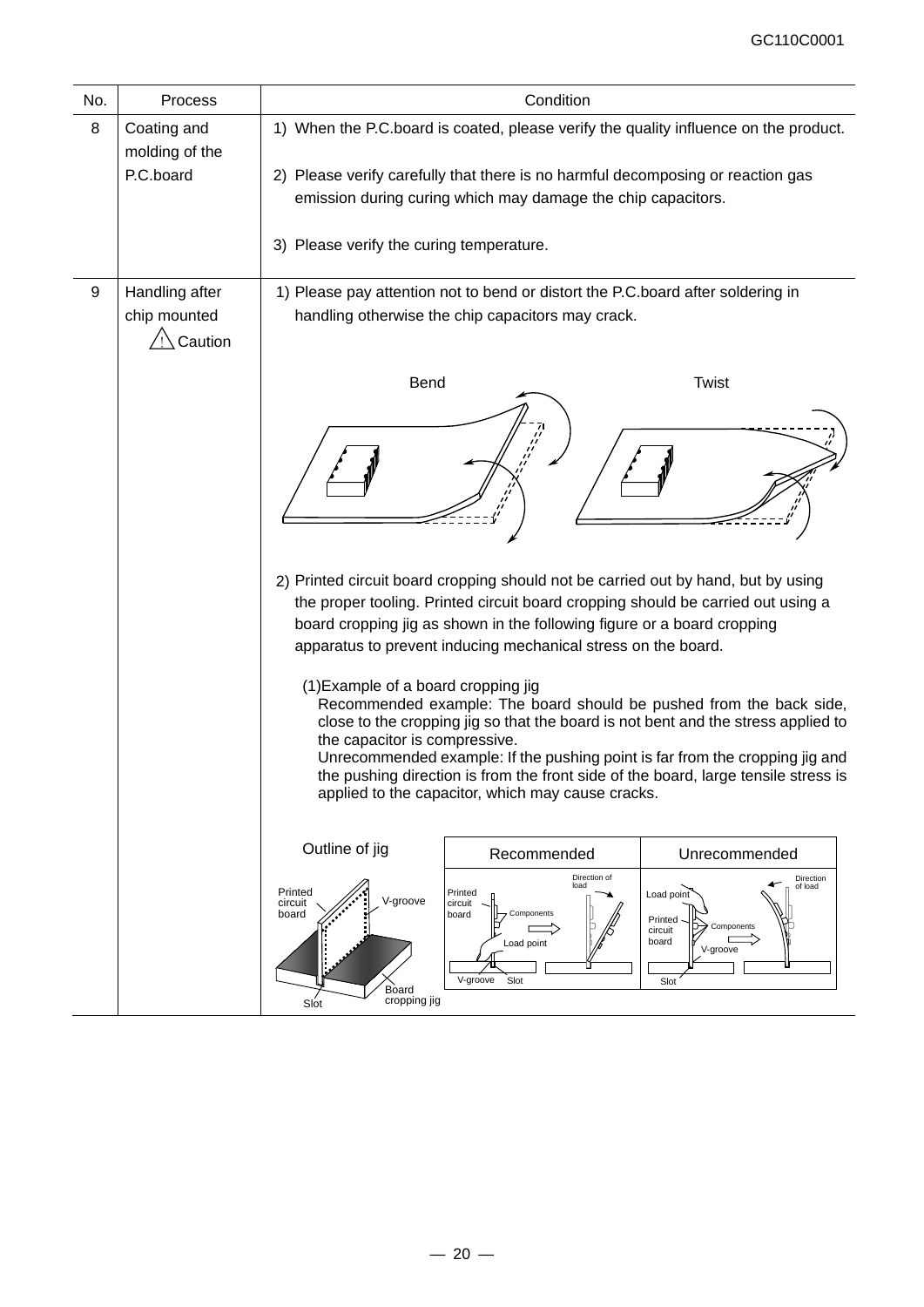| No. | Condition<br>Process                      |                                                                                                                                                                                                                                                                                                                                                                                                                                         |                                                                                                                                                                                                                                                                                                                                            |                                         |                                         |                                                    |                           |
|-----|-------------------------------------------|-----------------------------------------------------------------------------------------------------------------------------------------------------------------------------------------------------------------------------------------------------------------------------------------------------------------------------------------------------------------------------------------------------------------------------------------|--------------------------------------------------------------------------------------------------------------------------------------------------------------------------------------------------------------------------------------------------------------------------------------------------------------------------------------------|-----------------------------------------|-----------------------------------------|----------------------------------------------------|---------------------------|
| 9   | Handling after<br>chip mounted<br>Caution | (2) Example of a board cropping machine<br>An outline of a printed circuit board cropping machine is shown below. The<br>top and bottom blades are aligned with one another along the lines with the<br>V-grooves on printed circuit board when cropping the board.<br>Unrecommended example: Misalignment of blade position between top and<br>bottom, right and left, or front and rear blades may cause a crack in the<br>capacitor. |                                                                                                                                                                                                                                                                                                                                            |                                         |                                         |                                                    |                           |
|     |                                           | Outline of machine<br>Principle of operation<br>Top blade<br>Top<br>Printed circuit board<br>blade<br>D<br>€<br>V-groove<br>Bottom blade<br>Printed circuit board                                                                                                                                                                                                                                                                       |                                                                                                                                                                                                                                                                                                                                            |                                         |                                         |                                                    |                           |
|     |                                           |                                                                                                                                                                                                                                                                                                                                                                                                                                         |                                                                                                                                                                                                                                                                                                                                            |                                         | Printed circuit board<br>V-groove       | Cross-section diagram                              | Top blade<br>Bottom blade |
|     |                                           |                                                                                                                                                                                                                                                                                                                                                                                                                                         | Recommended                                                                                                                                                                                                                                                                                                                                |                                         | Unrecommended                           |                                                    |                           |
|     |                                           |                                                                                                                                                                                                                                                                                                                                                                                                                                         | Top blade<br>Board                                                                                                                                                                                                                                                                                                                         | Top-bottom<br>misalignment<br>Top blade | Left-right<br>misalignment<br>Top blade | Front-rear<br>misalignment<br>Top blade<br>$\circ$ |                           |
|     |                                           |                                                                                                                                                                                                                                                                                                                                                                                                                                         | Bottom blade<br>3) When functional check of the P.C.board is performed, check pin pressure tends<br>to be adjusted higher for fear of loose contact. But if the pressure is excessive<br>and bend the P.C.board, it may crack the chip capacitors or peel the<br>terminations off. Please adjust the check pins not to bend the P.C.board. | Bottom blade                            | Bottom blade                            | Bottom blade                                       |                           |
|     |                                           | Item                                                                                                                                                                                                                                                                                                                                                                                                                                    | Not recommended                                                                                                                                                                                                                                                                                                                            |                                         |                                         | Recommended                                        |                           |
|     | <b>Board</b><br>bending                   |                                                                                                                                                                                                                                                                                                                                                                                                                                         |                                                                                                                                                                                                                                                                                                                                            | Termination<br>peeling<br>Check pin     |                                         | Support pin<br>Check pin                           |                           |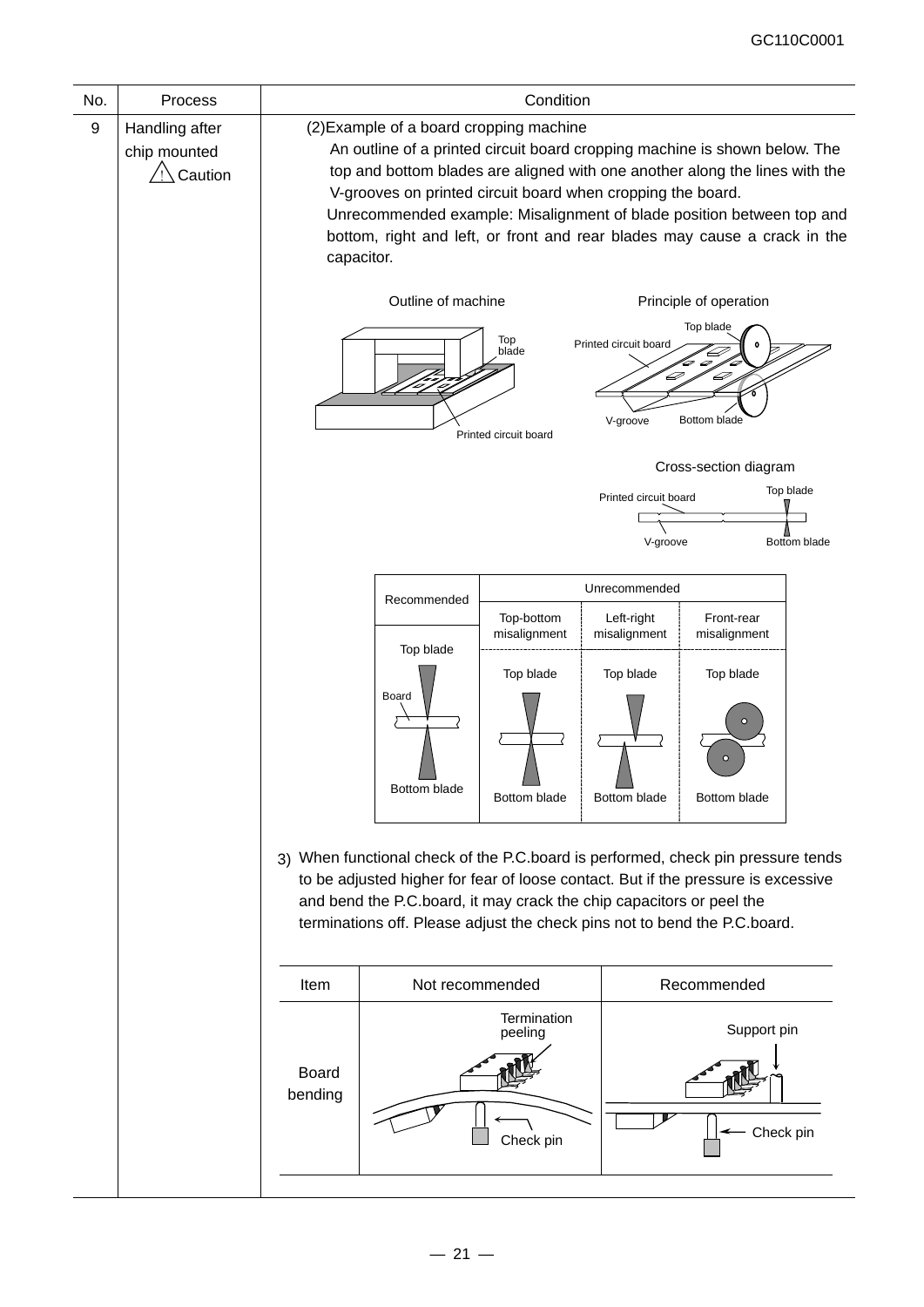| No. | <b>Process</b>                                                | Condition                                                                                                                                                                                                                                                                                                                                                                                                                                                                                                       |
|-----|---------------------------------------------------------------|-----------------------------------------------------------------------------------------------------------------------------------------------------------------------------------------------------------------------------------------------------------------------------------------------------------------------------------------------------------------------------------------------------------------------------------------------------------------------------------------------------------------|
| 10  | Handling of loose<br>chip capacitors                          | 1) If dropped the chip capacitors may crack. Once dropped do not use it. Especially,<br>the large case sized chip capacitors are tendency to have cracks easily, so please<br>handle with care.<br>Crack<br>Floor<br>2) Piling the P.C.board after mounting for storage or handling, the corner of the P.C.<br>board may hit the chip capacitors of another board to cause crack.<br>P.C.board<br>Crack                                                                                                         |
|     |                                                               |                                                                                                                                                                                                                                                                                                                                                                                                                                                                                                                 |
| 11  | Capacitance aging                                             | The capacitors have aging in the capacitance. They may not be used in precision<br>time constant circuit. In case of the time constant circuit, the evaluation should be<br>done well.                                                                                                                                                                                                                                                                                                                          |
| 12  | Estimated life and<br>estimated failure<br>rate of capacitors | As per the estimated life and the estimated failure rate depend on the temperature<br>and the voltage. This can be calculated by the equation described in JEITA<br>RCR-2335C Annex F(Informative) Calculation of the estimated lifetime and the<br>estimated failure rate (Voltage acceleration coefficient : 3 multiplication rule,<br>Temperature acceleration coefficient : 10°C rule)<br>The failure rate can be decreased by reducing the temperature and the voltage but<br>they will not be guaranteed. |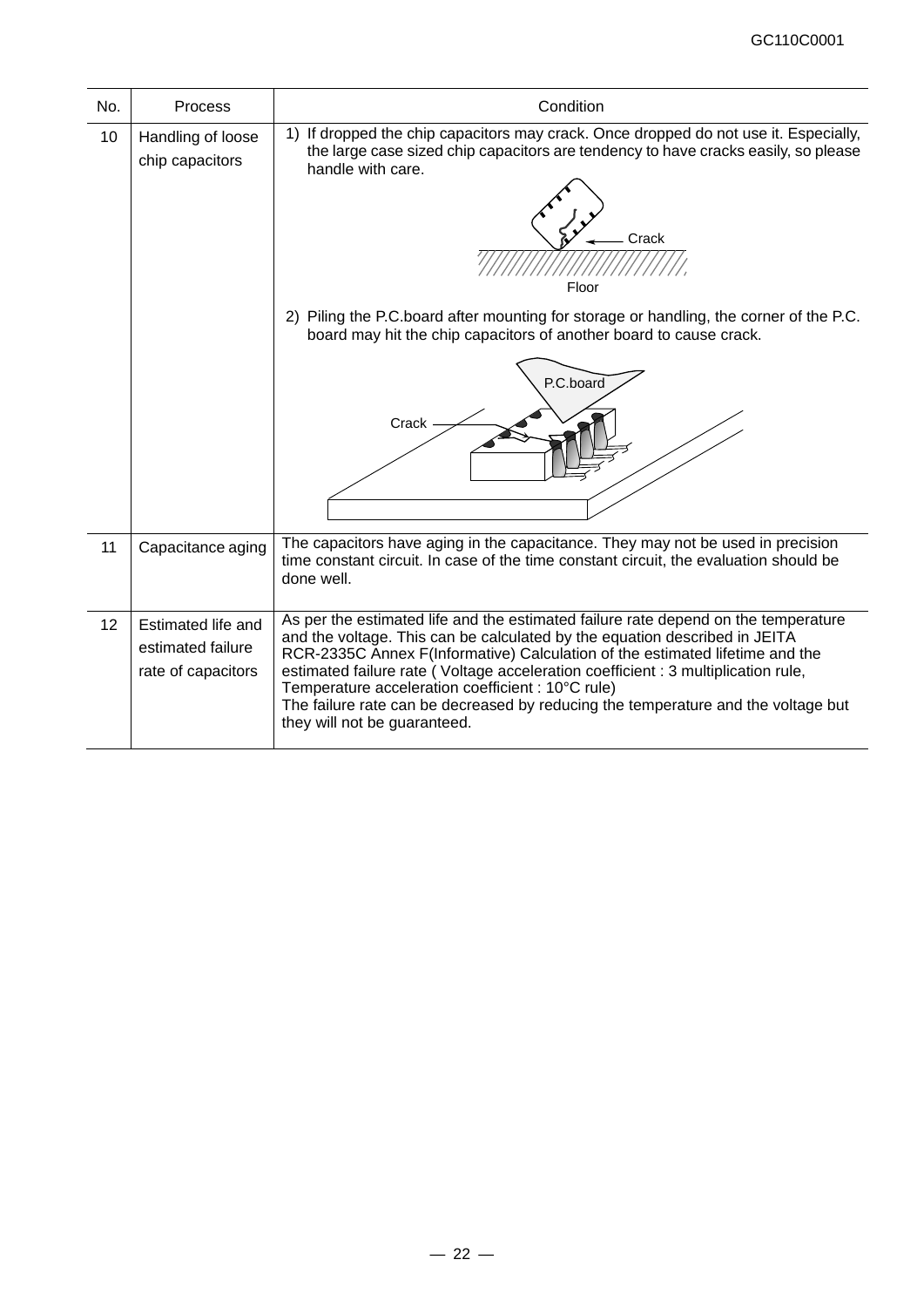| No. | Process                                     | Condition                                                                                                                                                                                                                                                                                                                                                                                                                                                                                                                                                                                                                                                                                                                                                                                                                                                                                                                                                                                                                                                                                                                                                        |  |  |  |
|-----|---------------------------------------------|------------------------------------------------------------------------------------------------------------------------------------------------------------------------------------------------------------------------------------------------------------------------------------------------------------------------------------------------------------------------------------------------------------------------------------------------------------------------------------------------------------------------------------------------------------------------------------------------------------------------------------------------------------------------------------------------------------------------------------------------------------------------------------------------------------------------------------------------------------------------------------------------------------------------------------------------------------------------------------------------------------------------------------------------------------------------------------------------------------------------------------------------------------------|--|--|--|
| 13  | Caution during<br>operation of<br>equipment | A capacitor shall not be touched directly with bare hands during operation in<br>1)<br>order to avoid electric shock.<br>Electric energy held by the capacitor may be discharged through the human<br>body when touched with a bare hand.<br>Even when the equipment is off, a capacitor may stay charged. The capacitor<br>should be handled after being completely discharged using a resistor.                                                                                                                                                                                                                                                                                                                                                                                                                                                                                                                                                                                                                                                                                                                                                                |  |  |  |
|     |                                             | The terminals of a capacitor shall not be short-circuited by any accidental<br>2)<br>contact with a conductive object. A capacitor shall not be exposed to a<br>conductive liquid such as an acid or alkali solution. A conductive object or liquid,<br>such as acid and alkali, between the terminals may lead to the breakdown of a<br>capacitor due to short circuit                                                                                                                                                                                                                                                                                                                                                                                                                                                                                                                                                                                                                                                                                                                                                                                          |  |  |  |
|     |                                             | 3) Confirm that the environment to which the equipment will be exposed during<br>transportation and operation meets the specified conditions. Do not to use the<br>equipment in the following environments.<br>(1) Environment where a capacitor is spattered with water or oil<br>(2) Environment where a capacitor is exposed to direct sunlight<br>(3) Environment where a capacitor is exposed to Ozone, ultraviolet rays or<br>radiation<br>(4) Environment where a capacitor exposed to corrosive gas(e.g. hydrogen<br>sulfide, sulfur dioxide, chlorine. ammonia gas etc.)<br>(5) Environment where a capacitor exposed to vibration or mechanical shock<br>exceeding the specified limits.<br>(6) Atmosphere change with causes condensation                                                                                                                                                                                                                                                                                                                                                                                                             |  |  |  |
|     |                                             |                                                                                                                                                                                                                                                                                                                                                                                                                                                                                                                                                                                                                                                                                                                                                                                                                                                                                                                                                                                                                                                                                                                                                                  |  |  |  |
| 14  | <b>Others</b><br>Caution                    | The products listed on this specification sheet are intended for use<br>in general electronic equipment (AV equipment, telecommunications<br>equipment, home appliances, amusement equipment, computer equipment,<br>personal equipment, office equipment, measurement equipment,<br>industrial robots) under a normal operation and use condition.<br>The products are not designed or warranted to meet the requirements of<br>the applications listed below, whose performance and/or quality<br>require a more stringent level of safety or reliability, or whose<br>failure, malfunction or trouble could cause serious damage to society,<br>person or property. Please understand that we are not responsible for<br>any damage or liability caused by use of the products in any of the<br>applications below or for any other use exceeding the range or<br>conditions set forth in this specification sheet. If you intend to use<br>the products in the applications listed below or if you have special<br>requirements exceeding the range or conditions set forth in this<br>specification, please contact us.<br>(1) Aerospace/Aviation equipment |  |  |  |
|     |                                             | (2) Transportation equipment (cars, electric trains, ships, etc.)<br>(3) Medical equipment (Excepting Pharmaceutical Affairs Law classification Class1, 2)<br>(4) Power-generation control equipment<br>(5) Atomic energy-related equipment<br>(6)Seabed equipment<br>(7) Transportation control equipment<br>(8) Public information-processing equipment<br>(9) Military equipment<br>(10) Electric heating apparatus, burning equipment<br>(11) Disaster prevention/crime prevention equipment<br>(12)Safety equipment<br>(13) Other-applications that are not considered general purpose applications.<br>When designing your equipment even for general-purpose applications,<br>you are kindly requested to take into consideration securing protection<br>circuit/device or providing backup circuits in your equipment.                                                                                                                                                                                                                                                                                                                                   |  |  |  |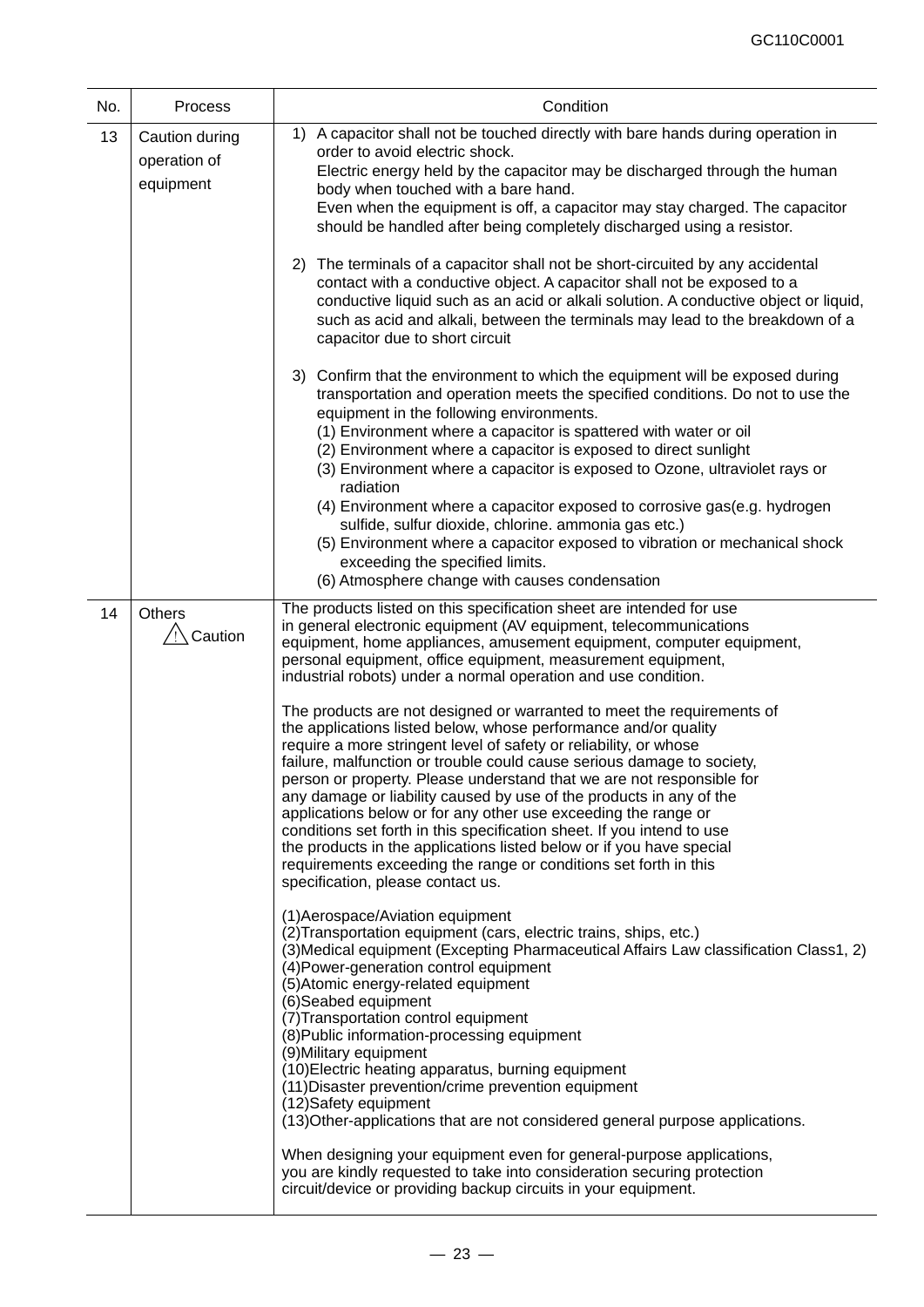# **12. TAPE PACKAGING SPECIFICATION**

### **1. CONSTRUCTION AND DIMENSION OF TAPING**

1-1. Dimensions of carrier tape

Dimensions of plastic tape shall be according to Appendix 2.

### 1-2. Trailer and leader of carrier tape



1-3. Dimensions of taping reel

Dimensions of ⌀178mm diameter reel shall be according to Appendix 3. Dimensions of ⌀330mm diameter reel shall be according to Appendix 4.

1-4. Structure of taping



### **2. CHIP QUANTITY**

Please refer to detail page on TDK web.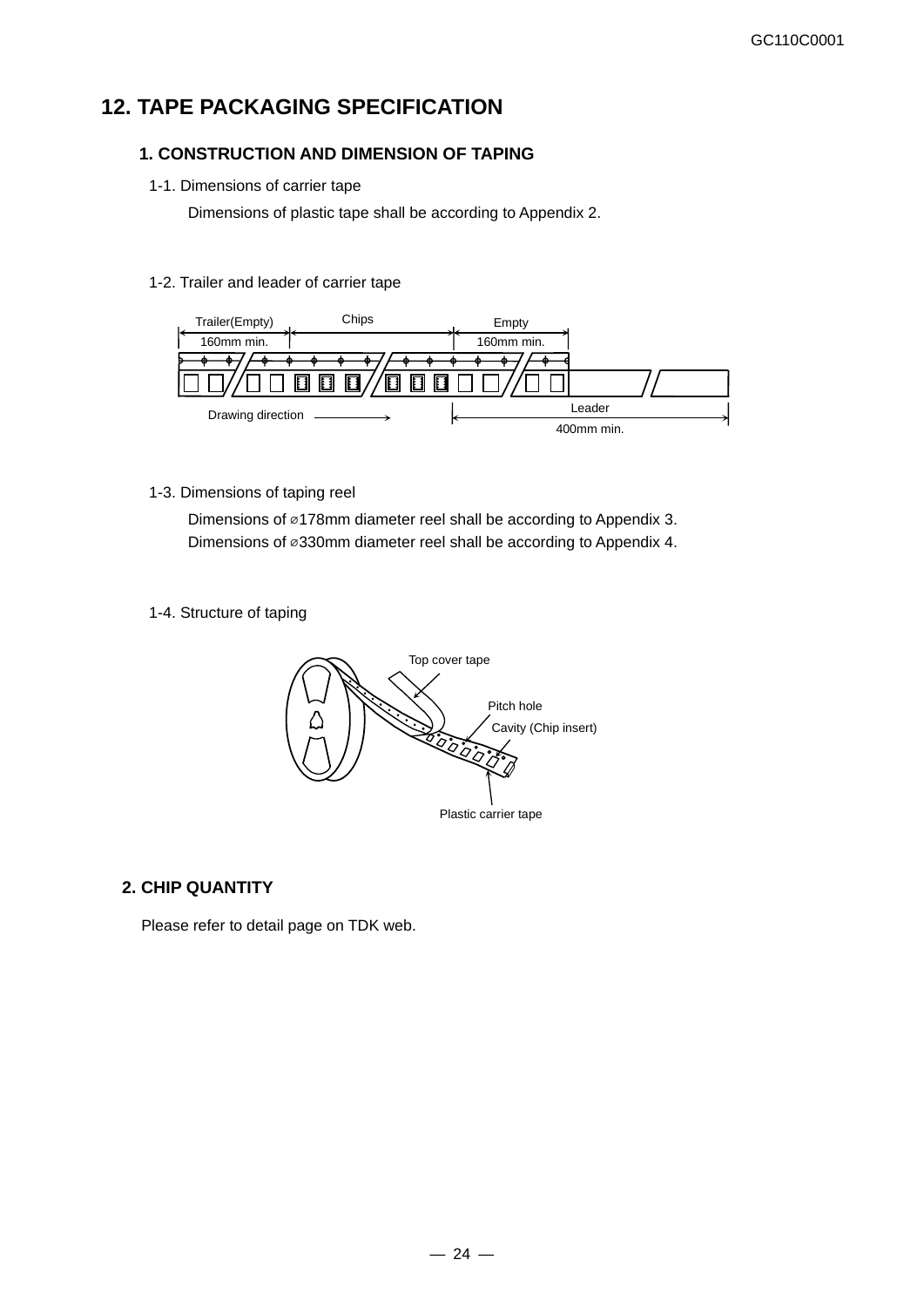### **3. PERFORMANCE SPECIFICATIONS**

3-1. Peel back strength (top cover tape) 0.05N < Peeling strength < 0.7N



- 3-2. Carrier tape shall be flexible enough to be wound around a minimum radius of 30mm with components in tape.
- 3-3. The missing of components shall be less than 0.1%
- 3-4. Components shall not stick to fixing tape.
- 3-5. When removing the cover tape, there shall not be difficulties by unfitting clearance gap, burrs and crushes of cavities. Also the sprocket holes shall not be covered by absorbing dust into the suction nozzle.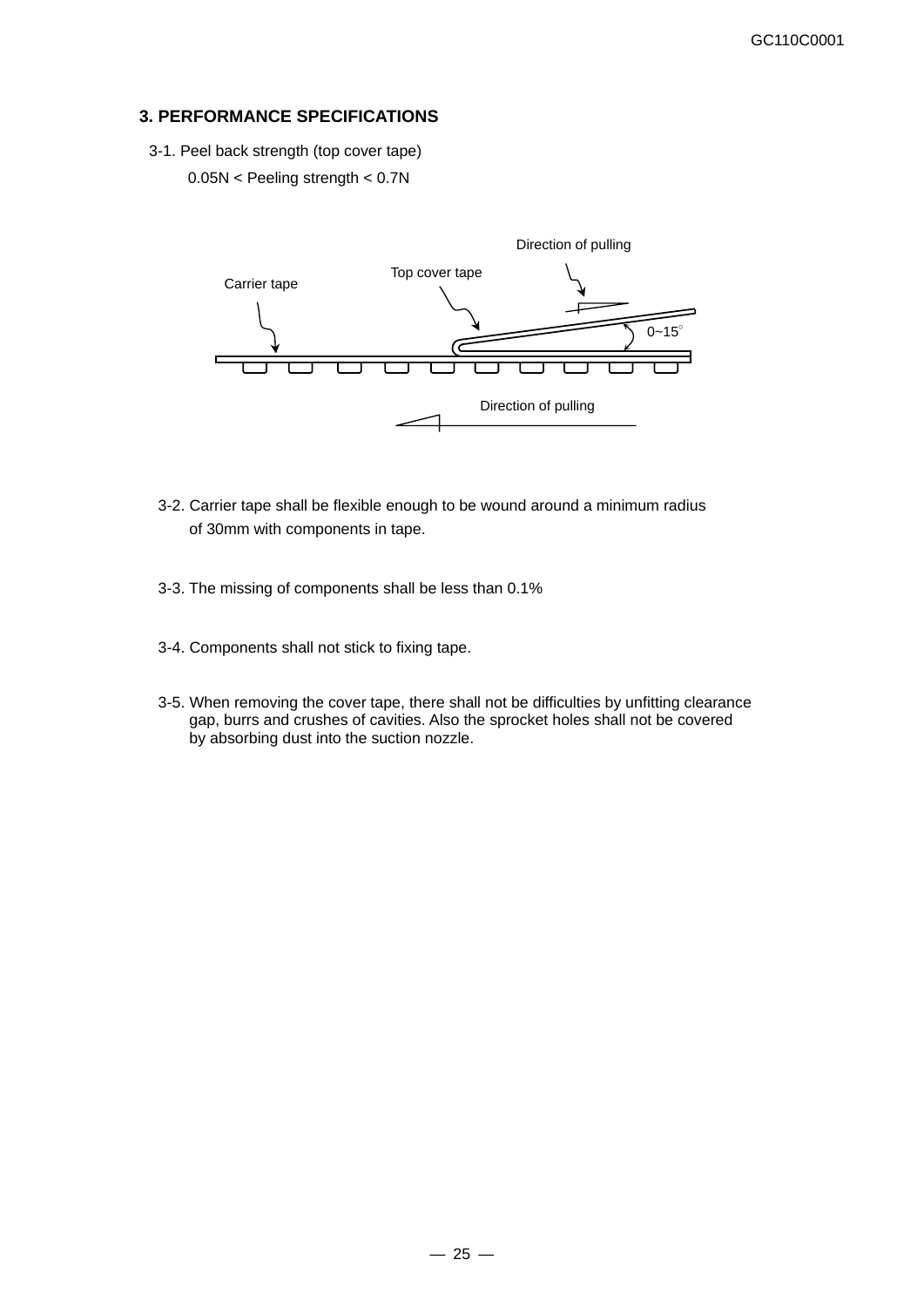# Appendix 2

### Plastic tape



( ) Reference value.